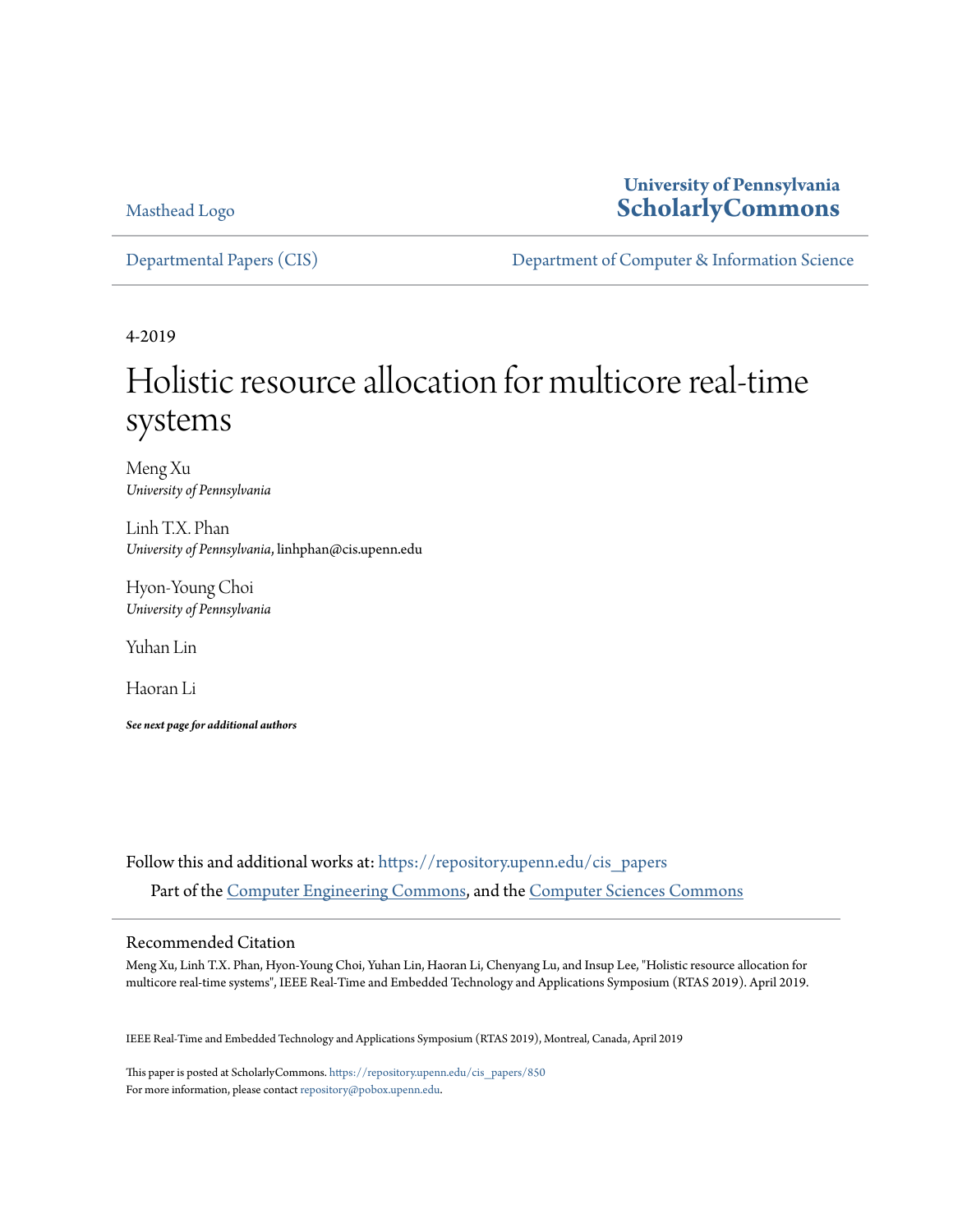## Holistic resource allocation for multicore real-time systems

## **Abstract**

This paper presents CaM, a holistic cache and memory bandwidth resource allocation strategy for multicore real-time systems. CaM is designed for partitioned scheduling, where tasks are mapped onto cores, and the shared cache and memory bandwidth resources are partitioned among cores to reduce resource interferences due to concurrent accesses. Based on our extension of LITMUS $^{\mathrm{RT}}$  with Intel's Cache Allocation Technology and MemGuard, we present an experimental evaluation of the relationship between the allocation of cache and memory bandwidth resources and a task's WCET. Our resource allocation strategy exploits this relationship to map tasks onto cores, and to compute the resource allocation for each core. By grouping tasks with similar characteristics (in terms of resource demands) to the same core, it enables tasks on each core to fully utilize the assigned resources. In addition, based on the tasks' execution time behaviors with respect to their assigned resources, we can determine a desirable allocation that maximizes schedulability under resource constraints. Extensive evaluations using real-world benchmarks show that CaM offers near optimal schedulability performance while being highly efficient, and that it substantially outperforms existing solutions.

## **Disciplines**

Computer Engineering | Computer Sciences

## **Comments**

IEEE Real-Time and Embedded Technology and Applications Symposium (RTAS 2019), Montreal, Canada, April 2019

## **Author(s)**

Meng Xu, Linh T.X. Phan, Hyon-Young Choi, Yuhan Lin, Haoran Li, Chenyang Lu, and Insup Lee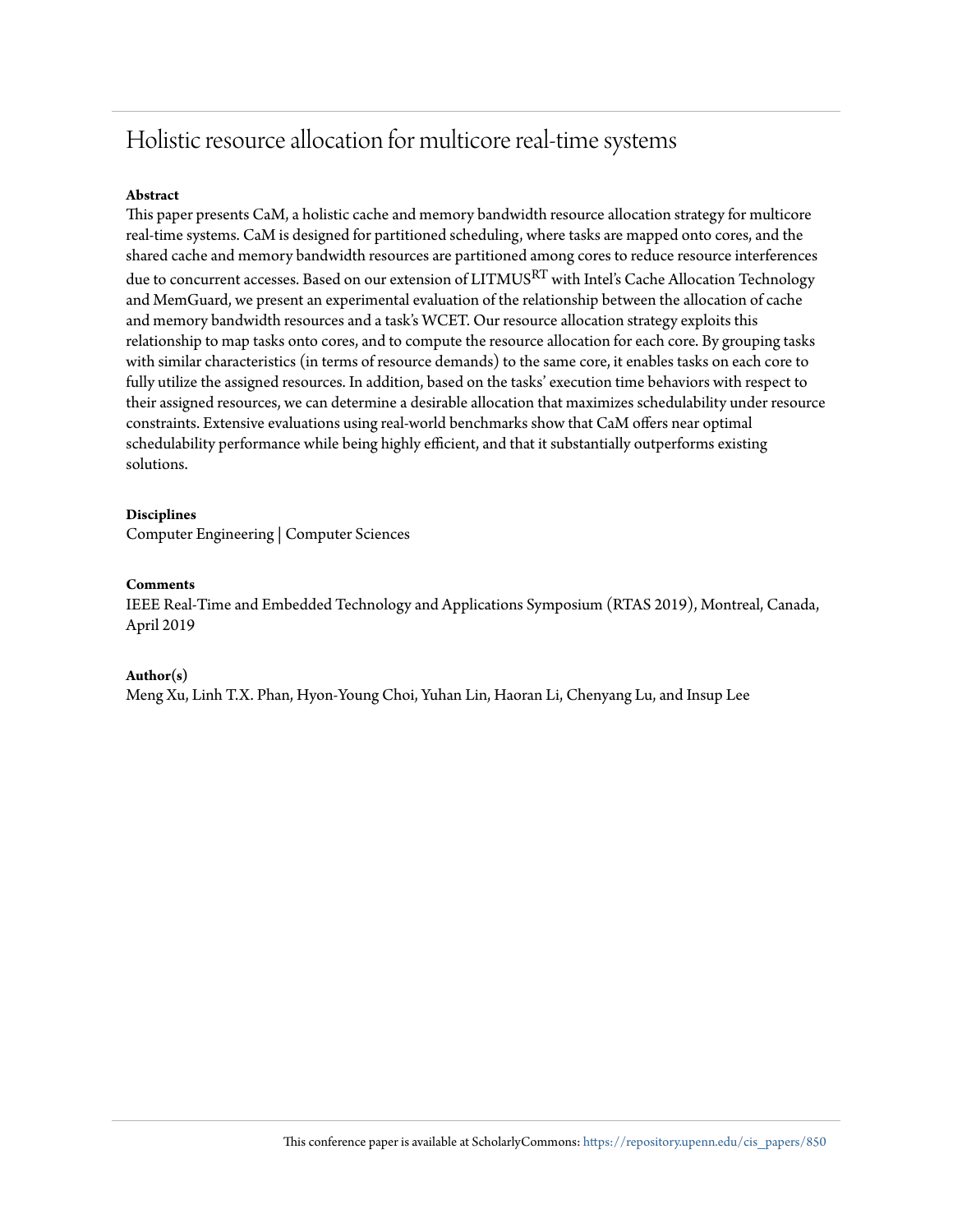## Holistic resource allocation for multicore real-time systems

Meng Xu\*, Linh Thi Xuan Phan\*, Hyon-Young Choi\*, Yuhan Lin<sup>†</sup>, Haoran Li<sup>‡</sup>, Chenyang Lu<sup>‡</sup>, Insup Lee\* <sup>∗</sup>*University of Pennsylvania,* †*Northeastern University,*‡*Washington University in St. Louis*

*Abstract*—This paper presents CaM, a holistic cache and memory bandwidth resource allocation strategy for multicore real-time systems. CaM is designed for partitioned scheduling, where tasks are mapped onto cores, and the shared cache and memory bandwidth resources are partitioned among cores to reduce resource interferences due to concurrent accesses. Based on our extension of LITMUS*RT* with Intel's Cache Allocation Technology and MemGuard, we present an experimental evaluation of the relationship between the allocation of cache and memory bandwidth resources and a task's WCET. Our resource allocation strategy exploits this relationship to map tasks onto cores, and to compute the resource allocation for each core. By grouping tasks with similar characteristics (in terms of resource demands) to the same core, it enables tasks on each core to fully utilize the assigned resources. In addition, based on the tasks' execution time behaviors with respect to their assigned resources, we can determine a desirable allocation that maximizes schedulability under resource constraints. Extensive evaluations using real-world benchmarks show that CaM offers near optimal schedulability performance while being highly efficient, and that it substantially outperforms existing solutions.

#### I. INTRODUCTION

Multicore processors are becoming increasingly common in real-time systems. In the automotive domain, for instance, they have been used to consolidate features that are traditionally implemented on separate electronic control units to reduce size, weight, and power consumption. This trend, however, also makes it much more difficult to guarantee timing predictability: since the cores share the last-level cache and the memory bandwidth, tasks running concurrently on different cores may interfere with one another through these resources. As a result, traditional resource allocation techniques that consider only CPU resource can no longer be safely applied.

One effective approach to mitigating interferences among concurrent tasks is *resource partitioning*: by dividing the cache and memory bandwidth among the cores, tasks running on each core can have exclusive accesses to the resources assigned to that core. This approach can be implemented using today's hardware features and memory management techniques—for instance, the shared cache can be efficiently allocated to cores using cache coloring or Intel's Cache Allocation Technology (CAT), and the memory bandwidth can be distributed among cores using regulation mechanisms such as [72]. If we combine this with a partitioned scheduling algorithm, e.g., partitioned Earliest Deadline First, timing guarantees can be achieved by applying existing schedulability analysis for uniprocessors.

However, two research questions remain in realizing this approach: (1) how to partition tasks onto the cores? and (2) how much cache and memory bandwidth should each core have? One solution is to evenly divide the cache and the memory bandwidth among the cores, and then use an existing bin-packing technique to map tasks onto cores. This method works in principle, but it has important limitations: First, not all cores need the same cache size and the same amount of memory bandwidth, since the resource demands of a core depend on that of the specific tasks running on it; therefore, evenly distributing the resources among cores could lead to inefficient use of resources. Second, existing task partitioning techniques do not consider other types of resources besides CPU, and they typically assume a fixed worst-case execution time (WCET) for each task. As our experiments in Section III show, the WCET of a task highly depends on the cache and memory bandwidth resources it is given. Without considering this behavior, the resulting mapping may result in poor timing performance, because cache- and memory-sensitive tasks may take much longer to execute if not given sufficient resources, whereas computation-intensive tasks may be given more resources than they strictly require. Prior work has considered cache and memory bandwidth in scheduling [68], but it focuses on soft real-time performance instead of schedulability.

In this paper, we take a holistic approach towards answering these research questions. Rather than decoupling them, we compute the mapping of tasks and the allocation of shared resources to cores in an integrated resource allocation strategy called CaM that considers the demands on CPU, cache, and memory bandwidth concurrently to minimize resources while ensuring timing guarantees. Developing such a strategy turns out to be highly challenging. Due to the interactions between the different types of resources, there is a tradeoff between the demand of one type and the allocation of another. For instance, when a task is allocated more cache space, it will typically incur fewer cache misses and thus have fewer memory requests, resulting in less memory bandwidth demand. Conversely, when a task is allocated more memory bandwidth, it will have a smaller average worst-case memory request latency and thus a smaller cache miss latency; as a result, it will become less sensitive to the amount of cache space it is allocated. Since all three types of resources are limited, finding the right tradeoff is non-trivial. Further, to best assign a task to a core, we need to know its CPU demand, but this demand depends on the task's WCET and thus the cache space and the amount of memory bandwidth given to its assigned core. This circular dependency makes the allocation non-trivial.

To address the above challenges, we first experimentally investigate the interdependence between the WCET of a task and the cache space and memory bandwidth it is given. For this, we integrate both the cache partitioning (using Intel's CAT) and the memory regulation (using MemGuard [72]) mechanisms into an existing real-time OS (LITMUS*RT* [13]) to provide an end-to-end platform that can be used to experimentally explore the above relationship for real-world workloads. By exploiting this relationship, our allocation strategy can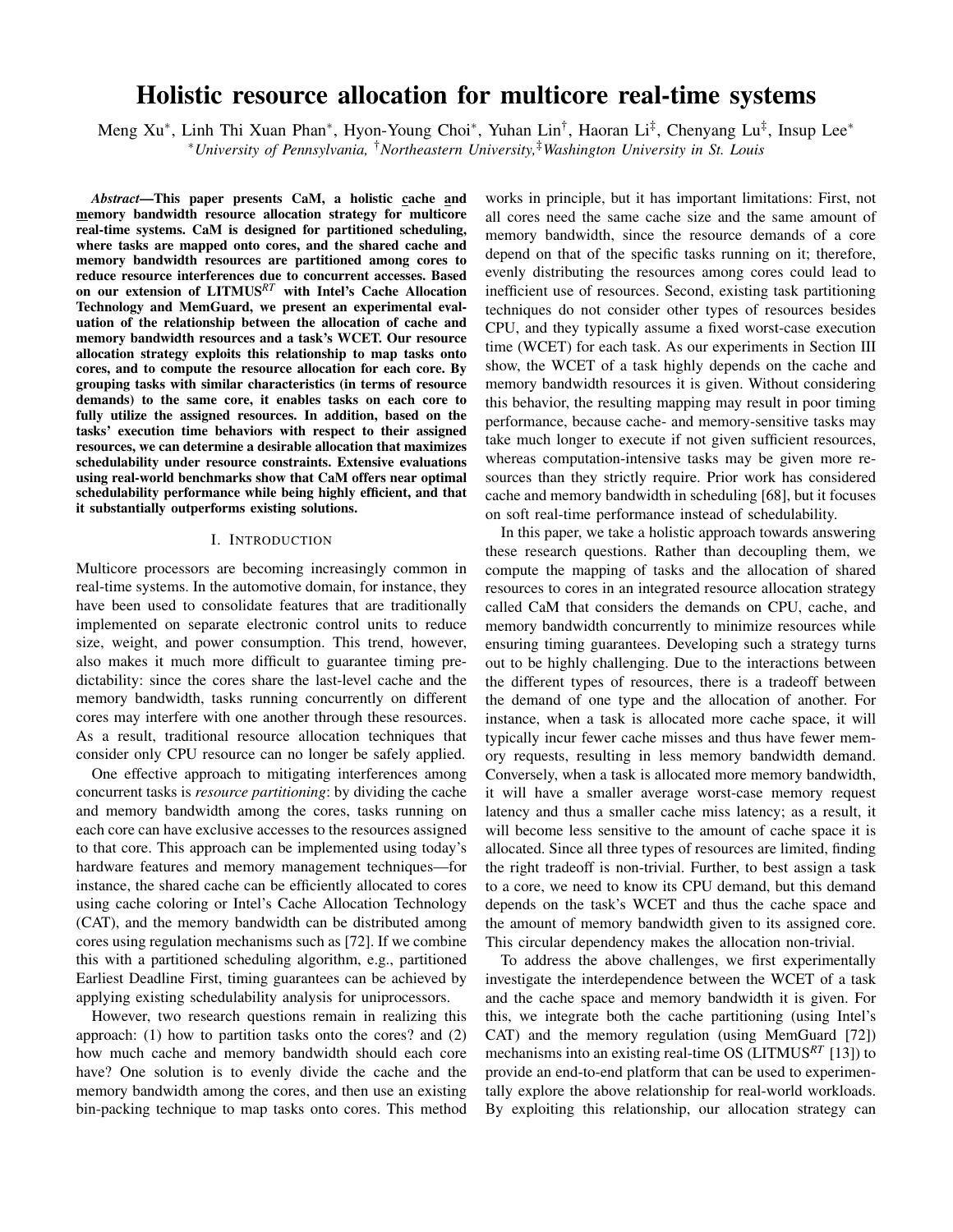effectively find the right tradeoff between WCET and shared resource needs. In addition, by grouping tasks with similar characteristics to a core, it enables the tasks to fully utilize the resources allocated to their assigned cores. Our evaluation shows that our strategy is highly effective in utilizing resources and maximizing schedulability—it performs very close to an optimal solution based on constraint optimization, and it substantially outperforms both a baseline solution (which distributes the resources evenly) and  $MC^2$  (a state-of-the-art resource allocation technique developed in [17]).

In summary, we make the following contributions:

- an extensive empirical evaluation of the impact cache and memory bandwidth resources on the WCET of a task;
- CaM, an efficient and effective resource allocation algorithm for tasks that can minimize resources while guaranteeing schedulability; and
- an extensive performance evaluation of our algorithm using real-world benchmarks.

For performance evaluation, we also develop an optimal solution of our resource allocation problem using Mixed Integer Programming (MIP), which can be found in [63].

#### II. RELATED WORK

Memory bandwidth resource. Memory bandwidth regulation has been studied extensively at both hardware and software levels. Hardware-based techniques [23, 24, 25, 33, 75] can provide fine-grained memory bandwidth allocation to the cores using the memory controller; however, they require hardware customization and cannot be applied to COTS platforms. In contrast, software-based techniques [6, 71, 72, 73] extend the system software to implement the memory bandwidth allocation; typically, they use the performance monitoring unit to monitor the memory requests from each core, and throttle a core when it exceeds its allocated memory bandwidth. Our experimental platform leverages MemGuard [72], a stateof-the-art software-based regulation technique in real-time systems for the memory bandwidth regulation.

There exists an alternative line of work that focuses on memory bandwidth-aware timing analysis [18, 27, 50, 51, 52, 70]. These techniques account for the overhead caused by memory bandwidth interference and its impact on schedulability. Without any isolation, it is generally difficult to obtain a tight bound on the interference and thus these techniques typically produce pessimistic results. Recent research [40, 43, 48] has started to study the worst-case memory request latency in the context of memory bandwidth regulation. We expect that the results therein can be incorporated into CaM allocation strategy to consider the extra memory access delay from cores with limited memory bandwidth.

Cache resource. Several cache partitioning techniques have been proposed to reduce the shared cache interference [9, 21, 22, 26, 28, 59, 61, 62, 68, 74]. The software-based approach reorganizes a task's memory layout to allocate a specific cache area to the task using, e.g., page coloring [28, 39, 67] or compiler-based [42] techniques. The hardware-based approach [39, 61] leverages the cache partitioning capability in recent COTS processors, such as the Cache Allocation Technology (CAT) in Intel processors [5] and the Lockdown-by-Master (LbM) technology in ARM processors [2]. We use the hardware-based approach (specifically, Intel's CAT) to achieve the per-core cache allocation as it is much more efficient than the software-based approach. We note that although the interference due to concurrent accesses to the shared cache can be mitigated using cache partitioning, tasks running on the same core may still experience cache-related preemption and migration delay (CRPMD) overhead. Our work assumes that such overhead is included in the WCET of a task, but it can easily be extended to account for such overhead in the allocation, e.g., by incorporating with existing CRPMD overhead-aware analysis [8, 14, 19, 61].

Recent research [60] has also considered the shared cache interference directly in the analysis instead of cache partitioning. While promising, the initial result is limited to directmapped noninclusive cache (which is rarely used in COTS multicore processors) and thus requires further research to make it more practically applicable.

**Multiple resources.** There also exists a large body of work on management schemes that consider multiple types of resources concurrently [12, 35]. These techniques consider different combinations of resources, such as the co-allocation of cache and memory bank resources [35], or the co-allocation of cache and memory bandwidth resources [12, 32, 53, 54, 58]. The majority of these techniques focus on improving the average performance (e.g., throughput) and fairness of the system, and thus cannot be directly applied to our setting.

The management of multiple resources has recently been studied for latency-sensitive systems. For instance, Heracles [37] can manage CPU, cache, memory bandwidth, and networking resources altogether to achieve low latency for latency-sensitive tasks in data centers, such as web search and online machine learning clustering algorithm. However, Heracles considers a highly simplified real-time setting where each machine has *only one* latency-sensitive task. In contrast, our work solves the resource co-allocation for a much more general real-time task setting. Ma et al [38] proposed PARD, a new programmable hardware architecture to improve QoS and resource utilization. However, PARD requires customized hardware support and is not suitable for COTS platforms.

Recent research (e.g., [55, 66]) in the real-time community has begun to investigate the impact of multiple resources on real-time performance. Researchers in [6, 41, 47, 66] have developed coordinated allocation schemes for CPU and memory bandwidth resources, but they ignored the cache resource. Researchers in [30, 31, 55] considered the cache and memory bank resources but ignored the memory bandwidth resources. Researchers in [17] proposed a multi-resource allocation algorithm for real-time mixed criticality systems, which focuses on the tradeoffs of the cache allocation while considering the memory bank allocation. The allocation algorithm in [17] has two assumptions: (i) tasks have been pre-allocated to cores (using a bin-packing algorithm); and (ii) memory banks are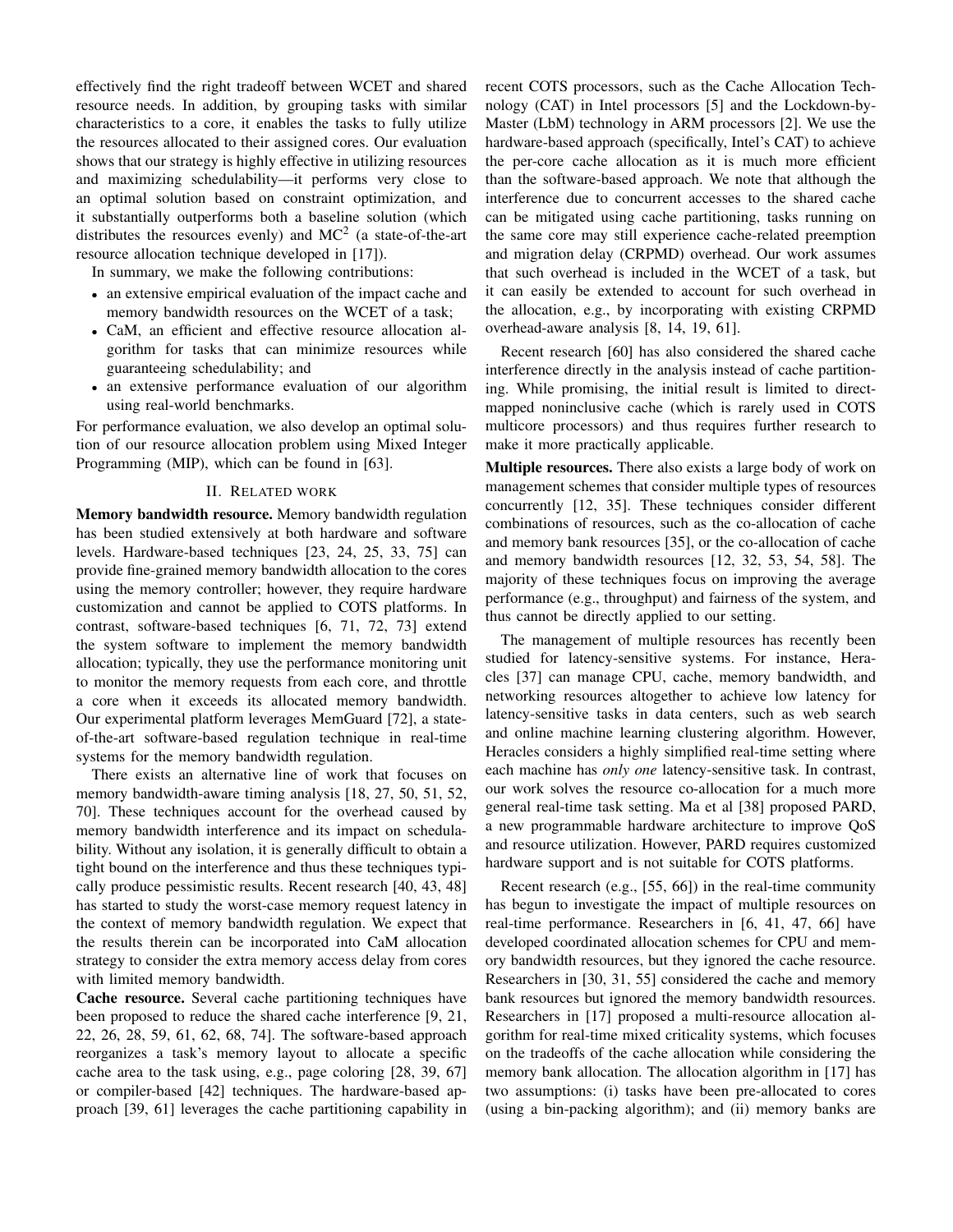evenly allocated to cores.<sup>1</sup> Thus, it focuses on the allocation of only one resource (i.e., cache resource) and does not consider the allocation tradeoffs between multiple resources. Unlike these techniques, our work considers all three types of resources (CPU, cache, and memory bandwidth) in the allocation. Recently, Ye et al. [68] proposed MARACAS, a multicore scheduling and load-balancing framework to address cache and memory bandwidth interference; however, MARA-CAS focuses on soft real-time requirements.

Existing work has also investigated the impact of other types of shared resources on real-time performance, including e.g., impacts of Miss Status Holding Registers (MSHR) on partitioned caches [56], interferences due to memory bank contention [31, 55, 69], TLB interferences [45], and effects of interrupts [13, 29, 46, 49]. As an initial step, our work focuses on interferences due to concurrent cache accesses and shared memory bandwidth, while assuming that the overhead due to other types of interferences has been accounted for in the tasks' WCETs. We defer the extension to other types of interferences—which is highly non-trivial—to future work.

Partitioning algorithms. The problem of partitioning realtime tasks onto identical multiprocessor platforms has been known to be NP-hard. Several polynomial-time algorithms [15, 20, 44] have been proposed for solving it approximately (see [10] for a comprehensive comparison). These techniques consider only CPU resource and assume that each task has a fixed WCET; therefore, they cannot be directly applied to our setting. There exists extensions to multiple WCETs per task – for instance, energy-aware partitioning algorithms that consider a vector of WCETs for a task depending on the speed of the processor have been proposed in [7, 65]. However, algorithms in this setting cannot be apply as they typically ignore the shared cache and memory BW resources, which work differently from that of energy.

#### III. IMPACT OF CACHE AND MEMORY BANDWIDTH RESOURCES ON WCET

We begin by presenting the experimental evaluation that guides our resource allocation strategy. Specifically, our evaluation aims to (1) investigate the benefits of cache and memory isolation on timing performance, and (2) explore the relationship between the allocated cache and memory resources and the timing behavior of a task. For this, we needed a real-time OS with built-in cache partitioning and memory bandwidth regulation features. As we were not aware of any such free open-source platform available, we extended LITMUS*RT* with Intel's CAT and MemGuard for our experiments. Before discussing the experimental results, we first describe this integrated prototype. For convenience, we refer to memory bandwidth simply as bandwidth (BW) in the rest of the paper.

#### *A. Prototype*

The prototype integrates the Intel's CAT and MemGuard bandwidth regulation mechanisms as Linux modules into LITMUS*RT* , a real-time extension of the Linux kernel that

<sup>1</sup>We confirmed these two assumptions with the authors of  $[17]$ .

provides several real-time scheduling policies [16]. We used LITMUS<sup>RT</sup> as the base real-time OS, since it is open-source, established, and actively maintained.

Intel's CAT. The Intel's CAT is a new hardware feature that allows system software (e.g., the OS) to control the allocation of the shared last-level cache to physical cores. It divides the shared cache into *N* non-overlapped equal-size cache partitions (e.g.,  $N = 20$  on our evaluation machine). It provides two types of model-specific registers: (1) the Class of Service (COS) register, which has an *N*-bit Capacity Bitmask (CBM) field to specify a particular cache partition set; and (2) the IA32 PQR ASSOC (PQR) register, which has a COS field for linking a COS register to a core.

To allocate a set of specific cache partitions to a core, we need to modify (1) the CBM field of a COS register to specify the cache partition set and (2) the core's PQR register to link the COS register to the core. Both modifications can be performed using the *wrmsr* instruction, which can be executed from the user space using the Intel MSR Tools [1] (or Intel RDT software package [4]). To enable the operator to configure cache partitions for cores, we wrote a script that takes as inputs two parameters – the core index and the bitmask of the cache partition set for the core – and invokes the Intel MSR Tools to set the cache partitions for the core. MemGuard. MemGuard [73] provides different BW management mechanisms, including reservation, reclaiming and best-effort bandwidth sharing. We leveraged the reservation mechanism for our prototype, as it is the only one that can achieve guaranteed per-core bandwidth reservation. We used the existing MemGuard implementation and loaded it as a Linux module in LITMUS*RT* . We controlled BW allocation by writing to the *proc* filesystem exposed by MemGuard.

#### *B. Experimental setup*

Hardware. Our prototype ran on a machine with a CATcapable Intel Xeon E5-2618L v3 processor with a 20MB 20 way set-associative L3 shared cache and a single channel 8GB PC-2133 DDR4 DRAM. The cache can be divided into 20 equal partitions, and a core must be allocated at least 2 partitions (due to hardware constraints). The maximum guaranteed bandwidth was 1.4*GB*/*s* (obtained using the same method as in [73]). For our experiments, we divided the bandwidth into 20 partitions of 70MB/s each, and the maximum bandwidth budget allocated to a core was always equal to (the size of) one or multiple partitions.

System configuration. We enabled 4 cores in BIOS as in [62] because the processor has only 4 Class of Service (COS) registers<sup>2</sup>, supporting at most 4 cores with different cache partition settings. Like in most existing real-time research [28], we disabled hyper-threading, SpeedStep, and hardware cache prefetcher features to avoid non-deterministic timing behavior. We also shut down all non-essential system services during our experiments to minimize potential interferences.

Workload. We considered two types of workloads: (i) a benchmark workload, taken from the PARSEC benchmark

<sup>2</sup>The number of COS registers varies across Intel processors.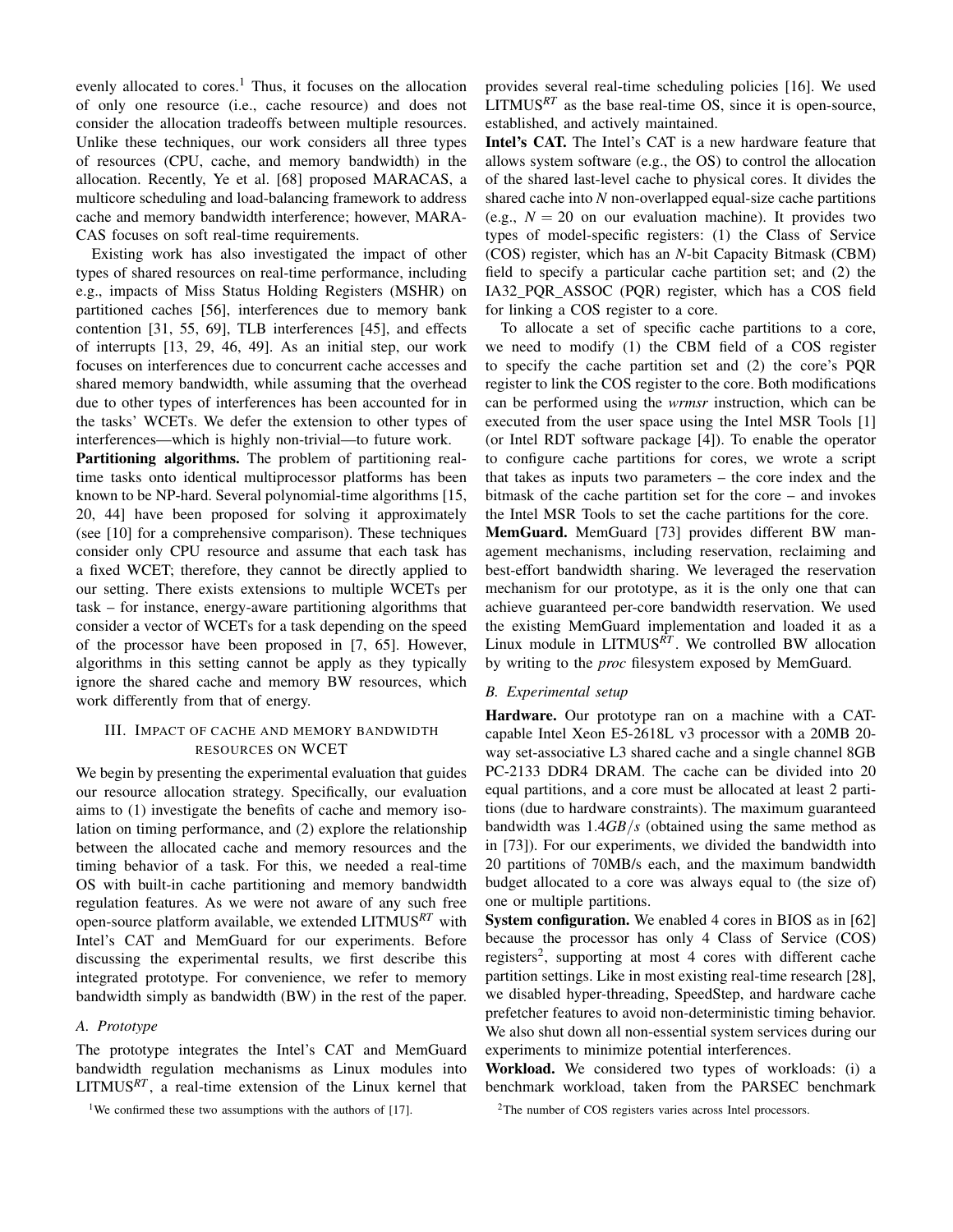suite [11] and a *cache-bench* synthetic benchmark, and (ii) an interference workload. Both the PARSEC benchmark suite and the *cache-bench* benchmark have been used as an evaluation workload in prior real-time research [27, 28, 57, 62]. Characteristics of the former (e.g., the working set size) are available in [11], while the latter is a cache-intensive program that uses a linked list to sequentially access every 64 bytes (i.e., the cache-line size) of a 20MB array. The interference workload consists of *cache-bomb* (similar to the one used in [62]), a program that uses the array index to sequentially access every 64 bytes of a 40MB array until it is terminated.

#### *C. Evaluation of resource isolation*

To evaluate how well CaM can protect a task's WCET from being affected by concurrent running tasks, we ran a (PARSEC or *cache-bench*) benchmark task on one core, and ran a *cachebomb* task on each of the remaining cores. We measured the execution time of the benchmark task when it is allocated a fixed number of cache partitions and BW partitions. For comparision, we performed the same experiment for four more settings, with (i) cache allocation only, (ii) BW allocation only, (iii) neither cache nor BW management, and (iv) both cache and BW allocation, but without running any interference task.

The results show that cache allocation or BW allocation in isolation is often not sufficient to prevent tasks from both cache and BW interferences. In contrast, by integrating both techniques, CaM can effectively isolate tasks from both types of interferences. A detailed discussion of the experiments and results can be found in our technical report [63].

#### *D. Impact of cache and bandwidth allocation on WCET*

Experiment. For this evaluation, we ran the *canneal* benchmark on one core, which is assigned different numbers of cache partitions and BW partitions. We measured the benchmark task's execution time across 25 runs, and calculated its *resource slowdown* factor under a cache and BW configuration (as the ratio of the task's measured WCET to the WCET when it is allocated all cache and BW partitions in the system).

Results. Figs. 1 and 2 show the impact of BW and cache resource allocation on the task's WCET, respectively. Fig. 1 shows that the *canneal* benchmark task's slowdown varies from  $17.06\times$  to  $2.84\times$  when the task is allocated 1 memory bandwidth partitions; in contrast, the slowdown does not change substantially when the task is allocated 20 memory bandwidth partitions. A similar trend can also be observed in Fig. 2. In general, we can make the following observation:

Observation 1. *The relation between a task's WCET and the amount of cache (resp. memory bandwidth) resource it receives is highly dependent on the amount of BW (resp. cache) it receives. In particular, a task's WCET is more sensitive to the cache allocation when it is allocated a smaller amount of BW, and vice versa.*

This behavior is expected, as the more cache space a task receives, the fewer cache misses it incurs, and thus the frequency that it is throttled also decreases. Similarly, when a task receives less memory bandwidth, it runs out of memory budget more quickly and becomes throttled more frequently, thus making it more sensitive to its allocated cache space.

We repeated the experiment with each PARSEC benchmark to examine the effect of the workload's characteristics. Our results show that the above observed pattern varies across benchmarks. Due to space constraints, we omit the results.

Observation 2. *The relation between a task's WCET and its allocated cache and BW resources varies across different benchmark tasks. Some tasks (e.g.,* canneal *benchmark) are sensitive to both cache and BW resources, whereas others are sensitive to only one (e.g.,* facesim *benchmark) or none (e.g.,* swaptions *benchmark) of the resources.*

These results motivate the need for considering the relationship between CPU, cache and BW resources to achieve better utilization and schedulability. We formally define this co-resource allocation problem next.

#### IV. THEORETICAL MODELING AND PROBLEM STATEMENT

Using our prototype, we can already partition cache and BW resources among cores to provide better isolation among concurrent tasks. To meet timing guarantees, however, we also need a resource allocation strategy that, given a set of tasks, decides 1) how to map tasks onto cores, and 2) how to distribute cache and BW resources among cores, to minimize resource usage while ensuring schedulability. To solve this problem, we first formalize a concrete platform model based on our experimental platform, and a cache- and memoryaware task model based on the tasks' timing characteristics observed in our empirical evaluation. (A table that summarizes the notations is available in our technical report [63].)

Platform model. The platform consists of *M* identical cores, with a shared cache and a shared memory bus that are accessible by all cores. The cache is divided into  $N_{cp}$  equalsize cache partitions, and the memory bandwidth is divided into *Nbw* equal-size BW partitions. Cache and BW allocation is done at the core level: each core is allocated a distinct set of cache partitions and a certain number of BW partitions, all of which will be available to any task currently running on the core. As some hardware does not allow an allocation that is fewer than a certain number of partitions, we denote by  $N_{cp}^{min}$  and  $N_{bw}^{min}$  the minimum numbers of cache partitions and BW partitions that a core must be allocated, respectively. We assume that the OS scheduler schedule tasks using the partitioned Earliest Deadline First (EDF) policy (supported by LITMUS<sup>RT</sup>), due to its high resource utilization bound.

Task model. We consider independent periodic tasks with implicit deadlines<sup>3</sup>, but we extend it to capture the relationship between the task's WCET and the cache and BW allocation. Specifically, a task  $\tau_i$  is modeled as  $\tau_i = \{p_i, d_i, e_i(c p_i, b w_i) \mid$  $N_{cp}^{min} \leq cp_i \leq N_{cp} \wedge N_{bw}^{min} \leq bw_i \leq N_{bw}$ , where  $p_i$  is the period,  $d_i (= p_i)$  is the deadline, and  $e_i(c p_i, b w_i)$  is the task's WCET when it is assigned  $cp_i$  cache partitions and  $bw_i$  bandwidth partitions. Specifically, the WCET  $e_i(c p_i, b w_i)$  of a task is the task's execution time when it executes *alone* on a core,

 $3$ We assume this for simplicity; it should be straightforward to extend the algorithm to constrained deadline tasks.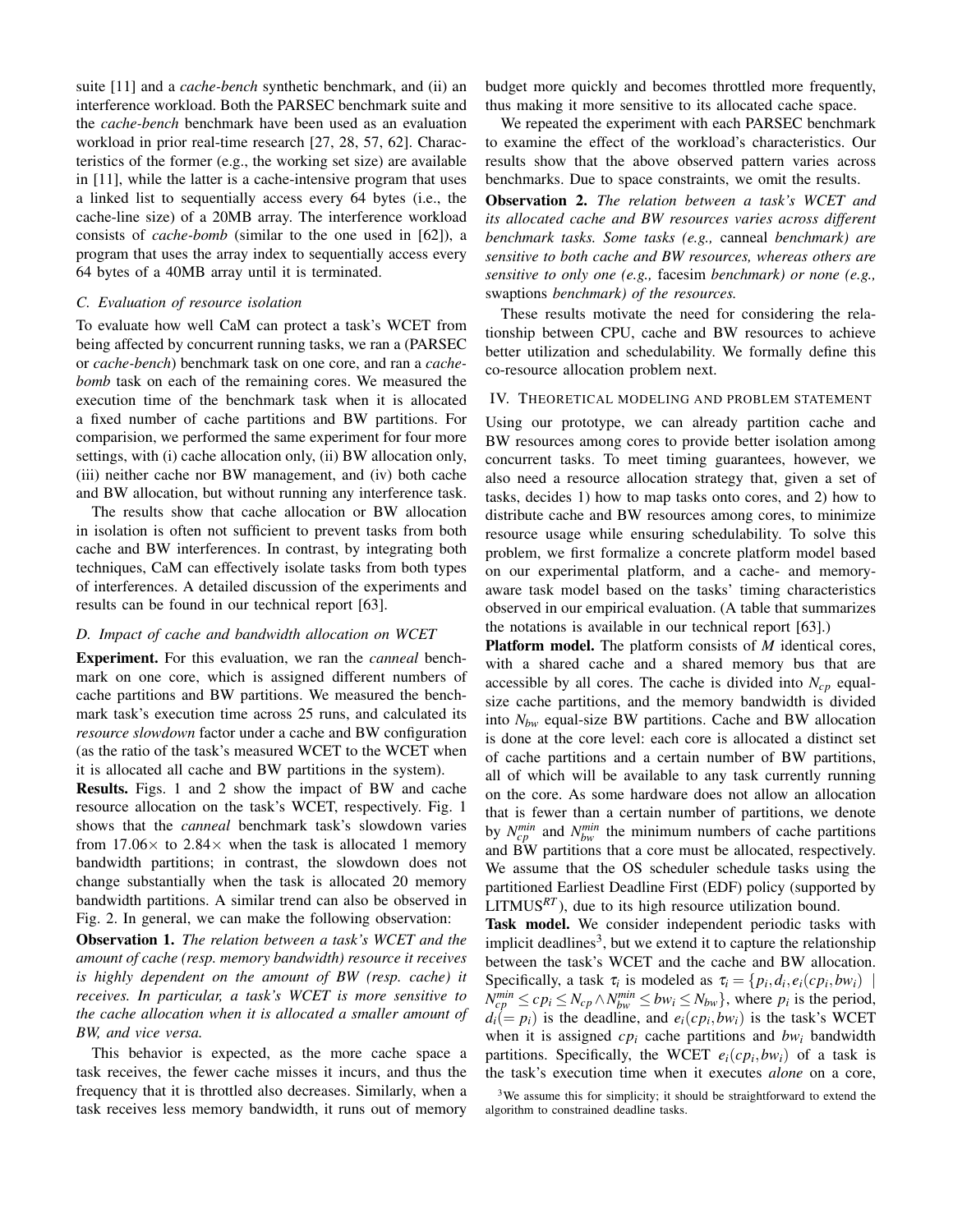

Fig. 1: Memory bandwidth impact.

where the core is allocated *cp<sup>i</sup>* cache partitions and *bw<sup>i</sup>* bandwidth partitions. We assume that all task parameters are given a priori. (Here, the vector of WCETs  $e_i(c p_i, b w_i)$  of a task  $\tau_i$  can be obtained by analysis or measurement. In our evaluation, it is obtained through profiling, as was done in our experimental evaluation.) Note that, by definition, a task's WCET is invariant with respect to the tasks that are scheduled on the same core. However, a task's *response time* depends on tasks running on the same core, because of scheduling delay and various overhead such as CRPD and BW interference caused by higher-priority tasks. As a first step towards timing predictability, like in prior work [28, 61], we assume that a task's WCET values have been inflated to account for other sources of overhead; however, it can be extended to explicitly accounted for such overhead by incorporating with existing work such as [64] [48] [13].

For analysis purpose, we refer to  $re_i = e_i(N_{cn}, N_{bw})$  as the *reference WCET* of  $\tau_i$ , i.e., the WCET when it is allocated all cache and memory partitions in the system. We denote by  $ru_i = re_i/p_i$  the *reference utilization* of  $\tau_i$ , which is the utilization based on its reference WCET. By abuse of notation, we use the term *assigned WCET* and *assigned utilization* to denote the WCET and utilization of a task, respectively, when it is already assigned a fixed number of cache partitions and a fixed number of memory bandwidth partitions. We require that any task must be assigned to a core.

As usual, we say that a task is schedulable *iff* it always finishes execution before its deadline, and the system is schedulable if all tasks are schedulable. According to the EDF schedulability test [34], the tasks on a core are schedulable *iff* their total utilization does not exceed 1. The system is schedulable *iff* the tasks on each core are schedulable.

Problem statement. Given the above model, our goal is to develop a strategy for computing (i) a mapping of tasks to cores, and (ii) the number of cache partitions and the number of BW partitions (per regulation period) for each core in the system, so that the system is schedulable and the number of cores needed is minimized.

Challenge. In principle, our resource allocation problem can be solved using constraint optimization techniques. For reference, we have developed an MIP formulation of the proposed problem (details can be found in [63]). Although being optimal, this approach has a very high running time complexity



and is too inefficient to be practical. Achieving both effectiveness and efficiency turns out to be highly challenging in our setting, because of the inter-dependence between WCET, cache allocation, and memory bandwidth allocation, as well as their variances across tasks. The problem we consider is, in fact, more general than the traditional problem of packing tasks to cores, which is known to be NP-hard. In the next section, we present a novel approach to solve this problem, using a combination of clustering and bin-packing heuristics.

#### V. HEURISTIC RESOURCE ALLOCATION ALGORITHM

We first discuss the basic strategies that guide our allocation and present a high-level overview of the algorithm. We then present the details of the algorithm and discuss its complexity.

#### *A. Overview*

Based on the insights obtained from the empirical evaluation in Section III-D, we propose the following high-level strategies. These strategies aim to exploit the relationship between the allocated resources and a task's WCET, as well as the diverse resource demands across tasks.

Strategy 1. *(Group by sensitivity) As tasks on the same core are always allocated the same amount of cache and BW resources (equal to that of the core), grouping tasks with similar sensitivity to cache and BW resource allocations onto the same core can help better utilize cache and BW resources.*

Our allocation strategy aims to group tasks with similar resource sensitivity onto the same core. To capture how sensitive a task is to different allocations of cache and BW resources, we define the *resource-allocation slowdown* of a task  $\tau_j$  under a resource configuration  $(c p_k, b w_k)$  to be  $t\_slowdown_j(cp_k, bw_k) = \frac{e_j(cp_k, bw_k)}{re_i}$  $\frac{\partial k_i \partial w_k}{\partial r_j}$ , where *re*<sub>j</sub> is the task's reference WCET (i.e., the WCET when the task is given all partitions; c.f. Section IV) and  $e_j(c p_k, b w_k)$  is the WCET of  $\tau_j$ under  $cp_k$  cache partitions and  $bw_k$  BW partitions. Each task  $\tau_i$ has an  $N_{config}$  dimensional slowdown vector  $\vec{sv}_j$ , where  $N_{config}$ is the number of all valid resource configurations  $(cp_k, bw_k)$ , and the  $k^{th}$  element of the vector is the resource allocation slowdown of  $\tau_i$  under the *k*-th resource configuration. As the slowdown vector  $\vec{sv}_i$  captures how sensitive a task is to different cache and BW configurations, we also refer to it as the *resource sensitivity* of  $\tau_j$ .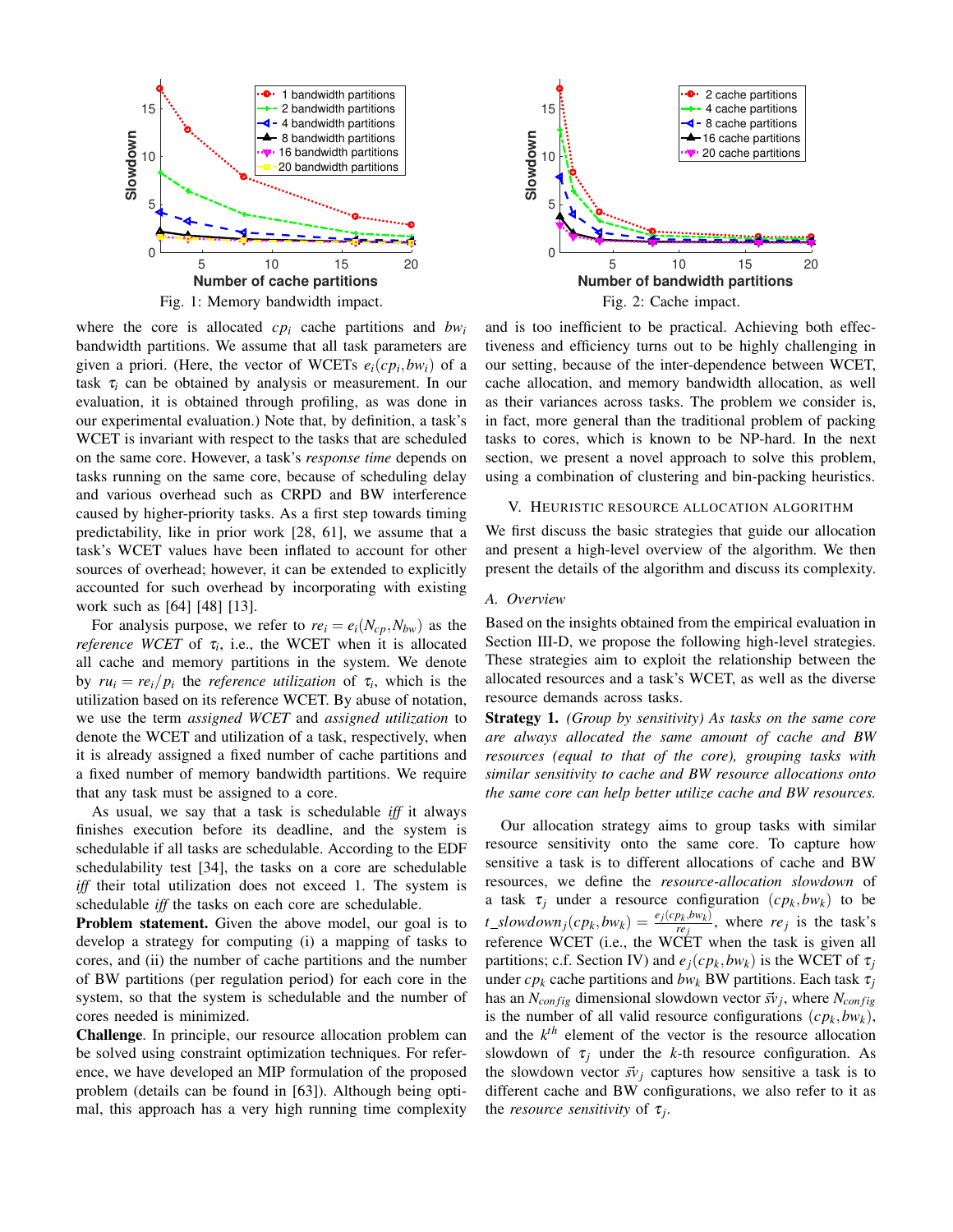The next strategy simply aims to balance load across cores; the number of cores is a parameter to our algorithm:

Strategy 2. *(Load balancing) Given an allocation of resources to tasks, evenly distributing the tasks among cores based on the assigned tasks' utilizations can help balance the load across cores and avoid under-utilized cores.*

We define the *resource utility* of a core *i* as the average reduced utilization per additional cache and BW partition allocated to the core:

resource
$$
U_i(cp, bw) = \begin{cases} (u_i - u'_i)/(cp + bw) & \text{if } u_i > 1 \\ 0 & \text{otherwise} \end{cases}
$$
 (1)

where  $u_i$  and  $u'_i$  are the core's utilization before and after it is given extra *cp* cache partitions and *bw* memory bandwidth partitions, respectively. In our algorithm, each core is assigned a set of tasks, and it is initially allocated the minimum amount of cache and BW resources. If a core is schedulable, its resource utility is always 0. Among the cores that are not schedulable (if any), we will allocate additional resources to the core with the largest resource utility, so that we can better use the limited resources to make all cores schedulable:

Strategy 3. *When adding more cache and BW resources to a core that is unschedulable under the current allocation, allocating resources to a core that results in the maximum* resource utility *can provide a more effective use of the limited cache and BW resources.*

Overview of the algorithm. Algorithm 1 shows the highlevel idea of our allocation algorithm for *m* cores. Initially, each core is given the minimum number of cache and BW partitions. The algorithm then works in three phases:

(1) Phase 1 (Lines 1–2): It first groups tasks that have similar resource sensitivity (i.e., similar slowdown vector) into the same cluster, based on Strategy 1. Then, it sorts tasks in each cluster in decreasing order of tasks' reference utilization – this is because it typically is harder for a task with higher utilization to find a feasible core.

(2) Phase 2 (Lines 4–9): It randomly picks one permutation of the clusters as the order of packing clusters to cores. It then packs each task in each cluster onto cores, such that the total *reference utilization* of tasks on each core is similar (i.e., close to the average reference utilization of all cores), as guided by Strategy 2. Next, using the *allocResource()* procedure, it allocates cache and BW resources to cores to maximize the resulting resource utility, based on Strategy 3. Once the resources allocated to each core are determined, it calculates the resulting utilization of each core and checks the system's schedulability. If the resulting utilization of each core is no larger than 1, the system is schedulable. If the system is schedulable, the algorithm terminates and outputs the resource allocation policy that schedules the system; otherwise, it continues to the next phase.

(3) Phase 3 (Lines 10–18): The algorithm tries to balance the workload across cores (Line 13). For each unschedulable core, it migrates each of its tasks to a schedulable core that will have the smallest utilization after the migration, until the unschedulable core becomes schedulable. After the *balance*

#### Algorithm 1 Heuristic resource allocator

**Input:** *V*: the set of tasks, *m*: the number of cores,  $N_{cn}$ : the number of cache partitions,  $N_{bw}$ : the number of bandwidth partitions, *maxIterKM*: the maximum iterations for KMeans, *maxIterPerm*: the maximum iterations.

Output: Schedulable or Unschedulable.

2: Sort tasks in each cluster in decreasing order of their reference utilization

```
3: repeat
```
- 4: *perm\_clusters* ← *permute*(*clusters*) ⊳ randomly pick one permutation of *clusters*
- 5:  $cores \leftarrow binPackClusters(perm_clusters,m)$
- 6:  $cores \leftarrow allocateResource(cores, m, N_{cp}, N_{bw})$   $\triangleright$ The *cores* variable specifies tasks and resources allocated to each core
- 7: *sched* ← *checkSchedulability*(*cores*)  $\triangleright$  schedulable if each core's assigned utilization is no larger than 1
- 8: if *sched* = schedulable then

```
9: break<br>10: oldVal \leftarrow \infty
```

```
10: oldVal \leftarrow \infty ⊳ previous imbalance value
```

```
11: while true do ⊲ balance cores' utilizations iteratively
```
- 12: *val* ← *getImbalanceValue*(*cores*)
- 13:  $cores \leftarrow balance(cores)$
- 14:  $cores \leftarrow allocateSource(cores, m, N_{cp}, N_{bw})$
- 15: *sched* ← *checkSchedulability*(*cores*)
- 16: if *sched* = schedulable or *val* > *oldVal* then
- 17: break
- 18:  $oldVal \leftarrow val$
- 19: *maxIterPerm* ← *maxIterPerm*−1
- 20: **until**  $maxIterPerm = 0$
- 21: return *sched*  $22.$
- 23: function getImbalanceValue(*cores*)
- $24:$  *imbalance*  $= 0$
- 25: **for all**  $c \in cores$  **do**
- 26: **if** *c*'s assigned utilization  $> 1$  then 27: *imbalance*  $+= c's$  assigned utilization  $-1$
- 28: return *imbalance* rounded to 2 fractional digits

procedure finishes, the algorithm re-runs the *allocResource()* procedure for cores and checks if the system will become schedulable. The algorithm keeps balancing tasks on cores until the system becomes schedulable or there is no benefit in balancing (Line 16). Because the order of the clusters may affect the bin packing result (Line 5), which may later affect the resource allocation and balance procedure, the algorithm re-orders the clusters and repeats Phases 2 and 3 (Lines 3– 20) for a user-specified constant number (i.e., *maxIterPerm*) before it claims that the system is unschedulable.

As discussed in the previous section, a system that is unschedulable when using *m* cores may become schedulable with fewer cores. This is because with fewer cores, there are more cache and BW resources available to each core on

<sup>1:</sup>  $clusters \leftarrow clusterTasks(V,m,maxIterKM)$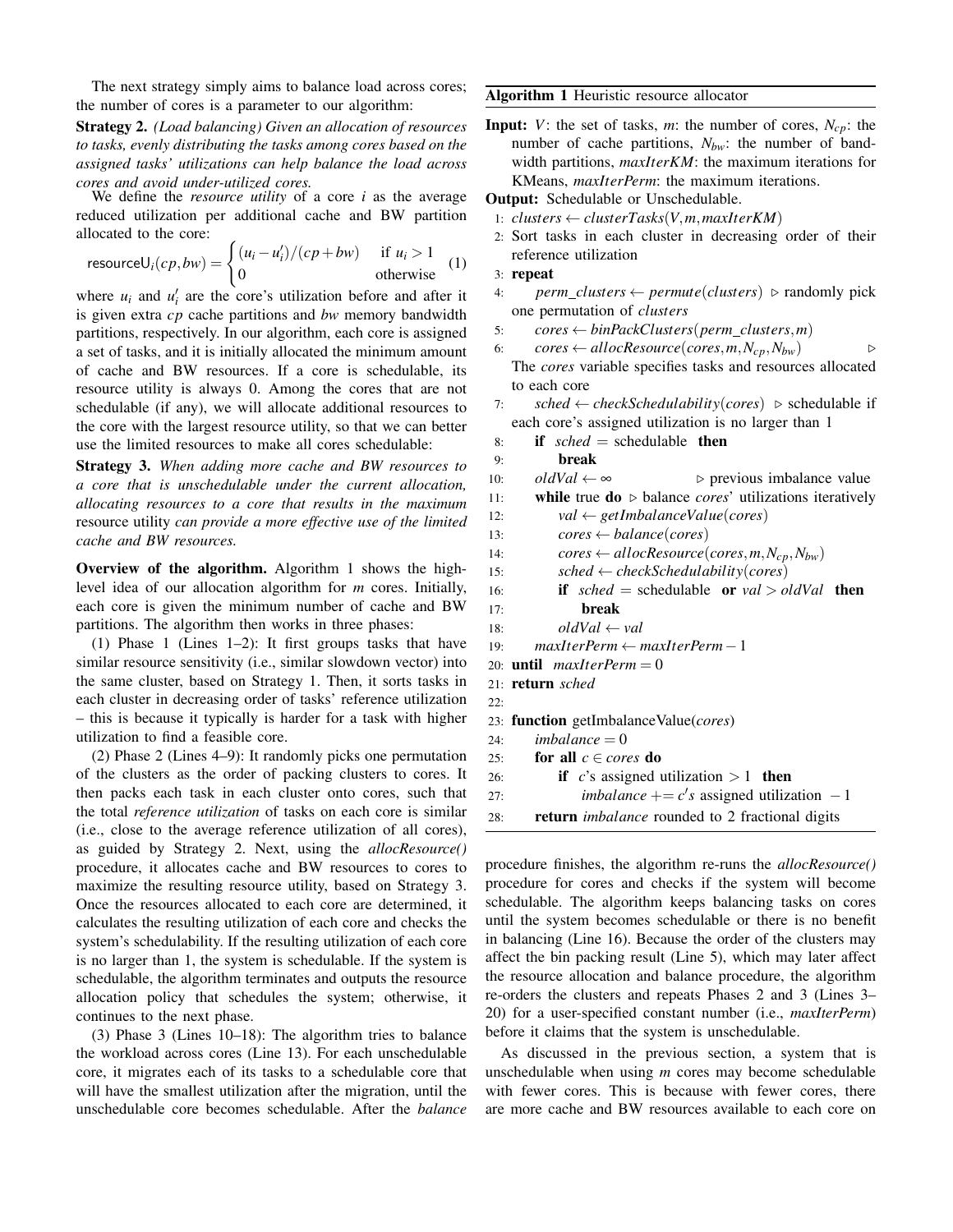average (since each active core must have at least some cache and BW partitions). This can lead to smaller tasks' utilizations (if the tasks are sensitive to cache and bandwidth resources), hence making the system easier to schedule. To obtain a feasible allocation with the minimum number of cores, we use Algorithm 1 to find a feasible allocation on every valid number of cores *m*, where  $1 \le m \le M$ , and *M* is the maximum number of cores supported by the hardware. We then use the smallest value of *m* for which an allocation exists and its corresponding task mapping and allocation configuration for the system.

#### *B. Details of the algorithm*

We now discuss the key ideas of the four main procedures used in our algorithm: *clusterTasks(), binPackClusters(), allocResource(), and balance()*. Due to space constraints, we present their pseudo-code in [63].

The *clusterTasks()* procedure uses the KMeans algorithm [36]—a widely used machine learning method for clustering data points with similar features—to cluster tasks that have similar sensitivity to cache and memory bandwidth resources. Recall from Section V-A that the resource sensitivity of each task  $\tau_j$  is defined as its slowdown vector  $\vec{s}v_j$ , whose elements are the slowdown values of  $\tau_i$  under different valid cache and BW resource configurations. Formally, the procedure aims to divide the set of tasks  $\tau$  into *m* clusters, such that the pairwise deviation of tasks in the same cluster is minimized:

$$
\underset{C}{\arg\min} \sum_{k=1}^{m} \frac{1}{2|C_k|} \sum_{\tau_i, \tau_j \in C_k} ||\vec{sv}_i - \vec{sv}_j||^2
$$
 (2)

where  $|C_k|$  is the number of tasks in the cluster  $C_k$  and C is the set of clusters.

The *clusterTasks()* procedure has three steps: (1) initialization, which calculates each task's slowdown vector and creates an initial set of *m* clusters; (2) assignment, which assigns each task to its closest cluster whose mean has the least square distance to the task; and (3) update, which calculates the new mean of each cluster as the new centroid of the cluster. The algorithm repeats the assignment step and the update step until all clusters' assigned tasks are no longer changed or until *maxIterKM* iterations have reached.

Observe that, since the *clusterTasks()* procedure does not consider load balancing during its clustering, the reference utilizations of the resulting task clusters may vary substantially. Therefore, if we map each cluster directly to a core, the cores corresponding to clusters with high reference utilizations will likely be overloaded and become unschedulable, causing the entire system to become unschedulable. To avoid this issue, we employ the *binPackCluster()* procedure to balance the workload assigned to each core.

The *binPackCluster()* procedure packs tasks of clusters into *m* cores, such that each core's reference utilization (i.e., the total reference utilizations of all tasks on the core) is similar. The procedure first computes the average reference utilization meanRefU of *m* clusters (i.e., the total reference utilization of all tasks divided by *m*). Then it uses our modified first-fit bin-packing algorithm to pack tasks to cores: for each task, it attempts to pack the task into cores, going from core 0 to core *m*−1. It packs a task to a core if the core's current reference utilization is smaller than the average reference utilization meanRefU and the core's current reference utilization plus the task's reference utilization is no larger than 1. The procedure packs a task to core 0 if it cannot find any core that satisfies the above condition.

The *allocResource()* procedure allocates cache and BW resources to cores, such that the system is schedulable while minimizing cache and BW resources. We define the *optimal resource utility* of a core  $c_i$  when the system has  $N_{cp}^{idle}$  unused cache partitions and  $N_{bw}^{idle}$  unused bandwidth partitions as the maximum resource utility of core  $c_i$  when it is given  $cp$  extra cache partitions and *bw* extra bandwidth partitions, for all *cp* ≤  $N_{cp}^{idle}$  and  $bw \leq N_{bw}^{idle}$ . That is,

optResourceU<sub>i</sub>(
$$
N_{cp}^{idle}, N_{bw}^{idle}
$$
)  
=  $\max_{N_{cp}^{min} \leq cp \leq N_{cp}^{idle}}$ ,  $N_{bw}^{min} \leq bw \leq N_{bw}^{idle}$  (3)

*N*<sup>nin</sup></sub> ≤*cp*≤*N*<sub>*kw*</sub></sub>  $\leq$ *cp*<sup>*kw*</sup>, *N<sub>hw</sub>* ≤*bw* ≤*N*<sub>*idle</sub>*  $\leq$ *n*  $\leq$ *n*  $\leq$ *n*  $\leq$ *n*  $\leq$ *n*  $\leq$ *n*  $\leq$ *n*  $\leq$ *n*  $\leq$ *n*  $\leq$ *n*  $\leq$ *n*  $\leq$ *n*  $\leq$ *n*  $\leq$ *n*  $\leq$ *n*  $\leq$ *n*  $\leq$ *</sub>* tialization step allocates the minimum number of cache and BW partitions to each core. Next, the resource allocation step allocates *cp* cache partitions and *bw* bandwidth partitions to the core *c* that has the maximum *optimal resource utility* with  $N_{cp}^{idle}$  cache partitions and  $N_{bw}^{idle}$  bandwidth partitions available. In other words, it follows Eq. (4) to allocate some or all remaining partitions to the core that has the maximum *optimal resource utility*:

$$
\arg\max_{cp, bw, c} \text{ optResourceU}_i(N_{cp}^{idle}, N_{bw}^{idle})
$$
\n(4)

where *C* is the set of cores, and *cp* and *bw* are the number of cache partitions and BW partitions, respectively, to be allocated to the core *c* with the currently remaining  $N_{cp}^{idle}$ idle cache partitions and  $N_{bw}^{idle}$  idle BW partitions. Finally, the update step updates the remaining amount of cache and BW resources and the utilization of the core *c*. The entire procedure repeats until all cores become schedulable or there is no benefit in reducing the utilization of unschedulable cores.

The *balance()* procedure migrates tasks from unschedulable cores to schedulable cores to balance the utilizations across cores, to make it easier to schedule the system. It takes as input *m* cores whose tasks and number of cache and memory bandwidth partitions have been determined. The procedure first sorts tasks on unschedulable cores in increasing order of tasks' assigned slowdowns (recall that the assigned slowdown of a task is its assigned utilization divided by its reference utilization). For each unschedulable core, the procedure migrates each sorted task to the core that has the smallest assigned utilization after the migration, until the unschedulable core becomes schedulable. The procedure terminates after all unschedulable cores in the input become schedulable. Note that the schedulable cores in the input may become unschedulable after the migration, in which case the heuristic algorithm will call *allocResource()* to re-allocate resources to cores (c.f. Algorithm 1).

Complexity. We first discuss the complexity of the subprocedures. The *clusterTasks()* procedure enumerates all clusters for all tasks for *maxIterKM* iterations; hence, it takes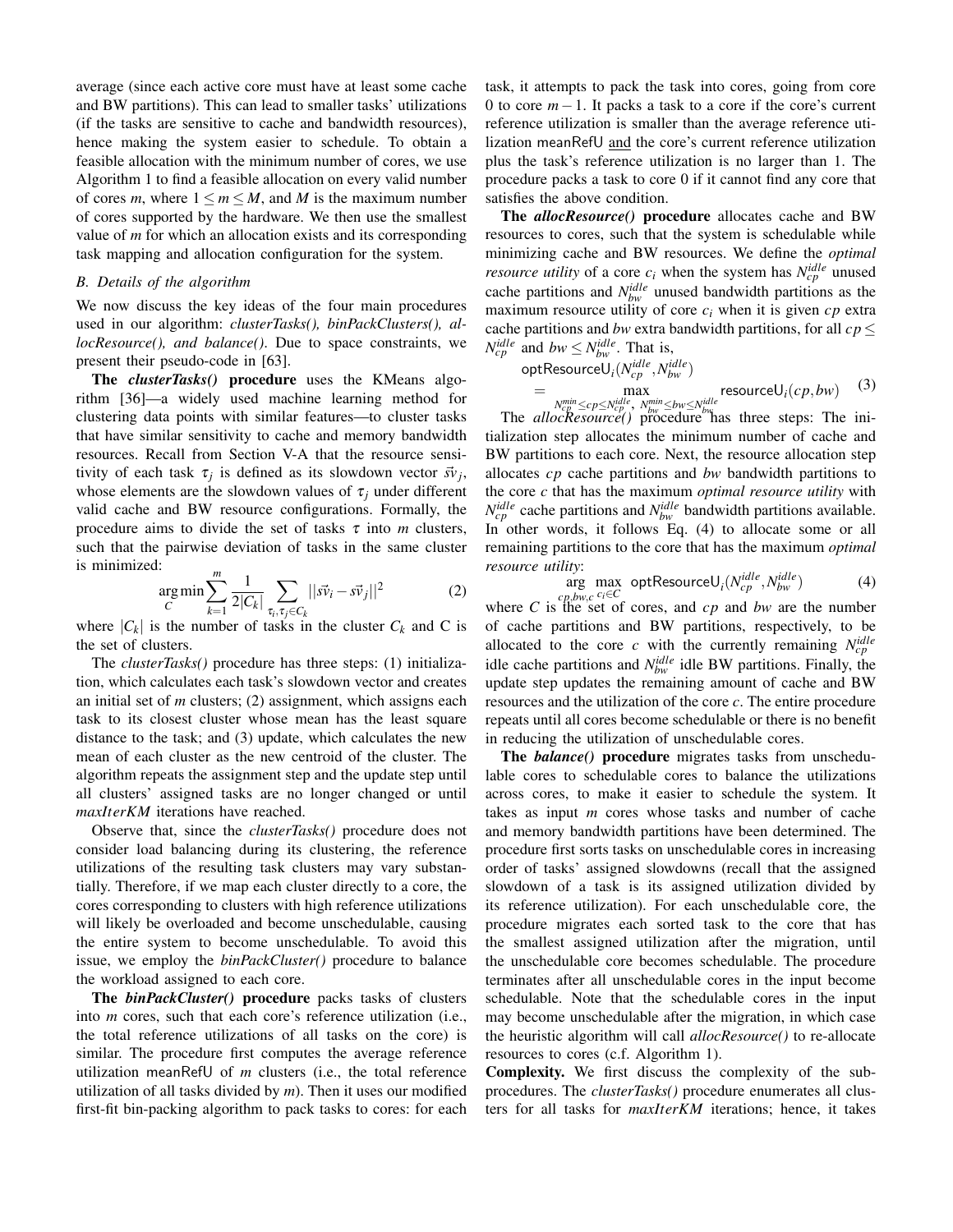$O(N \cdot m \cdot \text{maxIterKM})$  time. The *binPackCluster()* procedure iterates over all tasks in each cluster (i.e., *N* tasks in total) for each core, which takes  $O(N \cdot m)$  time. The *allocResource*() procedure takes  $\mathcal{O}(N_{cp} \cdot N_{bw})$  to calculate Eq 3 for each core and iterates for maximum  $N_{cp} \cdot N_{bw}$  times, thus it takes  $\mathcal{O}(m \cdot N_{cp}^2 \cdot N_{bw}^2)$  time. The *balance*() procedure sorts at most *N* tasks and iterates at most *N* tasks for at most *m* cores, so it takes  $\mathcal{O}(N \cdot \log N) + \mathcal{O}(N \cdot m)$  time.

We next discuss the complexity of the entire heuristic algorithm by analyzing Algorithm 1. In the loop of the balancing operation (Line 13 to Line 16), the algorithm invokes the *balance()* and *allocResource()* procedures for at most 100 times, because *imbalance*'s value decreases by at least 0.01 for each loop and the algorithm stops the loop if *imbalance*'s value does not decrease. In each iteration (Line 3 to Line 20), the heuristic algorithm invokes the *binPackCluster()* and *allocResource()* procedures once, and it invokes the loop of the balancing operation once. The heuristic algorithm invokes the iteration for at most *maxIterPerm* times (Line 20). The algorithm's complexity is determined by the longest path in the algorithm:  $\mathcal{O}(N \cdot m \cdot \text{maxIterKM}) + \mathcal{O}(\text{maxIterPerm} \cdot \text{max}\{N \cdot \text{max}[N \cdot \text{max}[N \cdot \text{max}[N \cdot \text{max}[N \cdot \text{max}[N \cdot \text{max}[N \cdot \text{max}[N \cdot \text{max}[N \cdot \text{max}[N \cdot \text{max}[N \cdot \text{max}[N \cdot \text{max}[N \cdot \text{max}[N \cdot \text{max}[N \cdot \text{max}[N \cdot \text{max}[N \cdot \text{max}[N \cdot \text{max}[N \cdot \text{max}[N \cdot \text{max}[N \cdot \text{max}[$  $m, N \cdot \log N, m \cdot N_{cp}^2 \cdot N_{bw}^2$ .

#### VI. NUMERICAL PERFORMANCE EVALUATION

To evaluate the effectiveness and efficiency of our heuristic resource allocation algorithm, we conducted an extensive set of experiments using randomly generated real-time workloads. We had three main objectives: (i) to evaluate the performance of our algorithm in terms of schedulability; (ii) to investigate the impact of platform configurations and task parameters on the schedulability performance; and (iii) to evaluate the efficiency of our algorithm. For comparison, we performed the same set of experiments for three other solutions: an MIPbased optimal algorithm [63]; a baseline algorithm that combines existing bin-packing heuristics with evenly distributing cache and BW resources to cores; and a variant of  $MC^2$ , a state-of-the-art resource allocation algorithm proposed in [17].

#### *A. Experimental setup*

Workload. Each workload contained a number of randomly generated periodic tasksets. The tasks' reference utilizations followed one of the three uniform distributions, whose utilizations were distributed uniformly over [0.01,0.1] (light),  $[0.1, 0.4]$  (medium), and  $[0.4, 0.9]$  (heavy). The tasks' workloads were selected randomly from the PARSEC benchmarks [11]. A task's WCET values under different cache and BW configurations were assigned to be the same as the WCET values of the corresponding benchmark, which were obtained by profiling using our experimental prototype on a real machine. A task's period was assigned to be the ratio of its reference WCET to its reference utilization.

We profiled the WCETs of different PARSEC benchmarks with the *simlarge* input type under different resource configurations using CaM prototype on the machine we used for our empirical evaluation (c.f. Section III). For each PARSEC benchmark with each type of input, we dedicated one core

for the benchmark, configured the core with a valid cache and BW configuration, and measured the WCET of the benchmark for 25 runs. The valid number of cache partitions was ranged from 2 to 20, with a step of 1; the valid number of BW partitions was ranged from 1 to 20, with a step of 1. The set of valid resource configurations is the cartesian product of the valid number of cache partitions and the valid number of BW partitions. For each PARSEC benchmark with each type of input, we measured its WCETs under  $19 \times 20 = 380$  valid resource configurations. The obtained WCETs were used for the tasks, as explained above.

Platform configurations. We analyzed the above generated workloads for two platform configurations, which are based on the Intel Xeon 2618v3 (Platform A) and Intel Xeon D-1518 (Platform B) processors we have available: Platform A has 4 cores and 20 cache partitions; Platform B has 4 cores and 12 cache partitions. The number of BW partitions is the same as the number of cache partitions on each platform.

Baseline algorithm. The baseline algorithm evenly distributes cache and BW resources to cores. Each core has *Ncp*/*M* cache partitions and  $N_{bw}/M$  bandwidth partitions, where  $N_{cp}$  is the total number of cache partitions, *Nbw* is the total number of BW partitions, and *M* is the number of cores on the platform. The WCET of a task is the measured WCET of the corresponding benchmark under *Ncp*/*M* cache partitions and  $N_{bw}/M$  bandwidth partitions. The algorithm uses bin-packing algorithms to pack tasks into cores. If the total assigned utilization of tasks on each core is no larger than 1, the system is deemed schedulable; otherwise, it is deemed unschedulable. We considered three bin-packing approaches: first-fit, best-fit, and worst-fit. For each task set, we ran all three approaches and selected the best one as the result (i.e., if the task set was schedulable by at least one of the approaches, we considered it as schedulable by the baseline algorithm).

 $MC<sup>2</sup>$  algorithm. As we are not aware of any prior work that solves the resource allocation of cache and BW resources concurrently, we selected the  $MC^2$  algorithm [17] for comparison because it is the closest state-of-the-art algorithm to ours. As MC<sup>2</sup> considers cache and *memory bank* allocation, it cannot be directly applied and thus we modified it for our setting as follows: (1) we pre-allocated tasks to cores by using the same bin-packing algorithm used in [17]; (2) we evenly allocated the BW partitions to cores, just as the original  $MC^2$  algorithm does for memory bank resources; and (3) we used the same MILP in [17] to determine the cache allocations for tasks. As mixed-criticality is out of scope of this work, we considered only level-B criticality in  $MC^2$  and used partitioned EDF for task scheduling. We refer to this modified algorithm as  $MC<sup>2</sup>$ . Variances of our heuristic algorithm. The heuristic algorithm we propose consists of two phases: clustering and resource allocation. To evaluate the impact of each phase on the overall performance of the algorithm, we considered two variances of our algorithm: (1) Heuristic/CL algorithm, which skips the clustering phase; and (2) Heuristic/RA algorithm, which skips the resource allocation phase.

Analysis. We analyzed the same set of tasksets with each of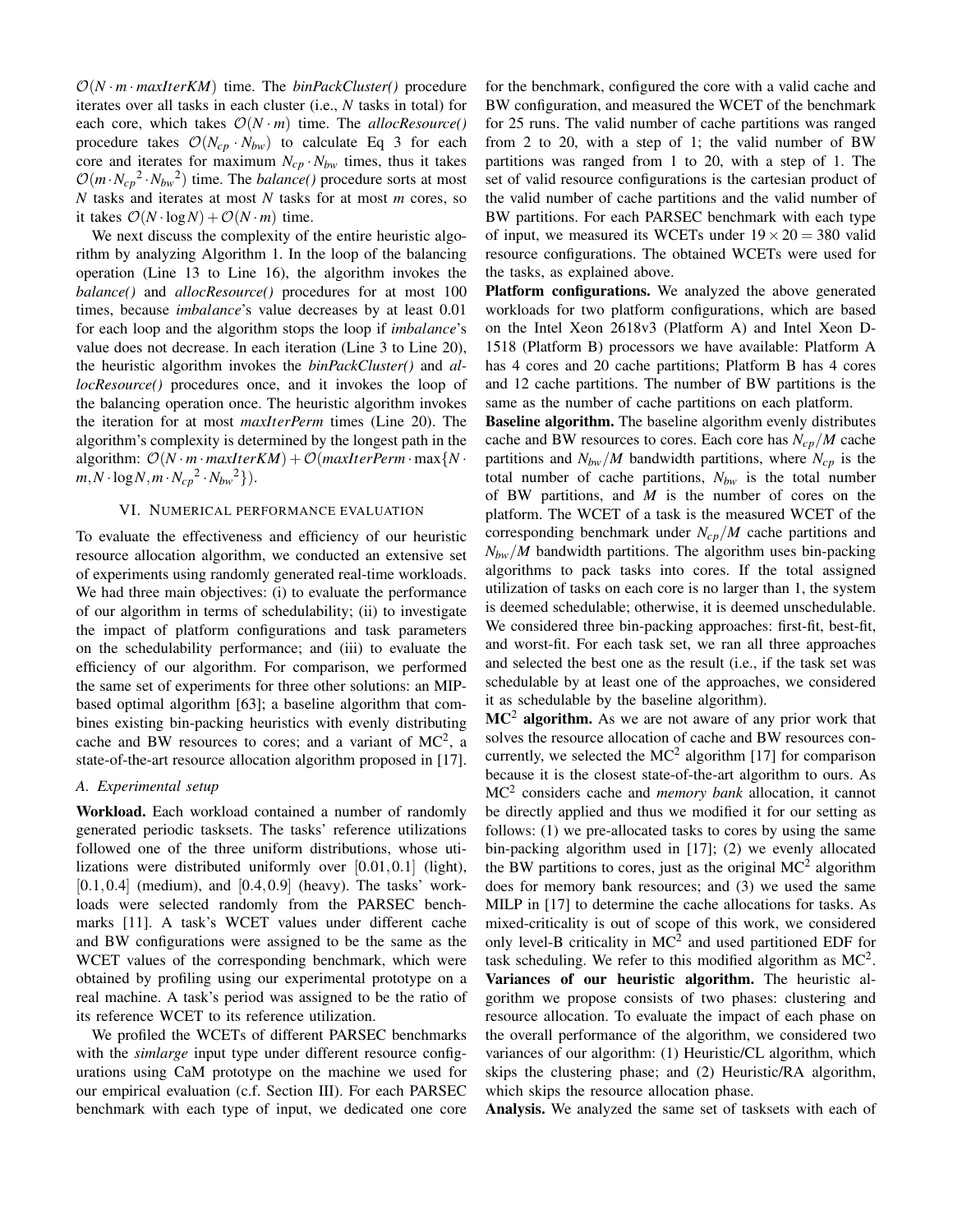the algorithms considered above. For our heuristic algorithm, we considered three settings of (*maxIterKM*,*maxIterPerm*), including  $(100, 24)$ ,  $(50, 12)$ , and  $(200, 48)$ . As the performance results are consistent across these settings, we present only the results for (100,24) due to space constraints.

Our analyses were performed on an Intel Xeon E5-2620 v3 processor, which has 24 cores (with hyper threading enabled) operating at 2.40GHz. We set the analysis timeout value as 8 hours<sup>4</sup>. We refer to a taskset for which an analysis timed out as an incomputable taskset for the analysis.

#### *B. Schedulability performance*

We generated tasksets with taskset utilization ranging from 1 to 4, with a step of 0.1. For each taskset utilization, we generated 50 independent tasksets (i.e., 1550 tasksets in total), with tasks' utilizations uniformly distributed in [0.1,0.4]. We analyzed the tasksets for Platform A using all the algorithms. Relative performance of the different algorithms. Fig. 3 shows the fraction of schedulable tasksets out of 1550 tasksets under each algorithm. The number of schedulable tasksets under Optimal, Heuristic,  $MC^2$ , and Baseline algorithms are 1247, 1146, 576 and 551, respectively. The results show that the fraction of schedulable tasksets under our heuristic algorithm was very close to that of the optimal algorithm: only 8.10% of the tasksets (i.e.,  $1247 - 1146 = 101$  out of 1247) were deemed schedulable by the optimal solution but deemed unschedulable under our algorithm. Further, our algorithm significantly outperformed both baseline and  $MC^2$ algorithms: it was able to schedule about twice many tasksets  $(1146/551 = 2.08 \times$  and  $1146/576 = 1.99 \times$ ) compared to the baseline and  $MC^2$  algorithms, respectively. We also observe that all tasksets that were schedulable under the baseline and  $MC<sup>2</sup>$  algorithms were also schedulable under our heuristic algorithm in our experiments.

Impact of the clustering and resource allocation phases. The impact of the clustering and resource allocation phases on our heuristic algorithm can be observed based on the relative schedulability performance of the heuristic algorithm and its two variances, Heuristic/CL and Heuristic/RA, respectively (see also Fig. 3). The results show that, while Heuristic could schedule 1146 tasksets, Heuristic/CL and Heuristic/RA could only schedule 1037 and 463 tasksets, respectively. This suggests that (1) both phases are critical to the performance of our heuristic algorithm, and that (2) the resource allocation phase has a more positive impact on the overall performance of our heuristic algorithm than the clustering phase does, since omitting the resource allocation phase (i.e., Heuristic/RA) leads to substantially fewer schedulable tasksets.

#### *C. Impact of platform configurations and task parameters*

Impact of platform configurations. We investigated the impact of the platform configurations on the fraction of schedulable tasksets for all four algorithms. For this, we repeated the above experiment on another platform (i.e., Platform B) and reported the results in Fig. 5.

We observe that, again, our heuristic algorithm consistently performed very close to the optimal solution on both platforms. On Platform B, the optimal algorithm was able to schedule 673 tasks, while our heuristic algorithm could schedule 638 tasksets (i.e., only  $1-638/673 = 5.20\%$  reduction). Our heuristic algorithm also substantially outperformed the baseline and MC<sup>2</sup> algorithms: it could schedule  $3.39\times$  $(= 638/188)$  and  $2.24 \times (= 638/285)$  more tasksets than the baseline algorithm and the  $MC^2$  algorithm did, respectively. Impact of task parameters. We investigated the impact of the task parameters on the fraction of schedulable tasksets for all four algorithms. We repeated the experiment in Section VI-B using tasksets with uniform-heavy and uniform-light utilization distributions. The results are shown in Fig. 4.

We observe that our heuristic algorithm continued to perform close optimal across different distributions of tasks' utilizations. For the tasksets with uniform-heavy utilization distribution, the optimal algorithm had 1081 schedulable tasksets, while our heuristic algorithm had 1057 schedulable tasksets, which is only  $1 - 1057/1081 = 2.22\%$  fewer.

TABLE 1: Number of analyzed tasksets (out of 1550 tasksets) for uniform-light tasksets on Platform A.

|                    | Heuristic | Optimal | <b>Baseline</b> | $MC^2$ |
|--------------------|-----------|---------|-----------------|--------|
| <b>Schedulable</b> | 154       | 713     | 537             | 513    |
| Unschedulable      | 396       | 56.     | 1013            | 1037   |
| Incomputable       |           |         |                 |        |

We further observe that for the tasksets with uniformlight utilization distribution, the optimal algorithm started to time out after 8-hour computation for a taskset when the taskset utilization was larger than 1.9, while our heuristic algorithm never timed out. Table 1 summarizes the number of schedulable tasksets, unschedulable tasksets and incomputable tasksets for all four algorithms for the uniform-light tasksets on the Platform A. Note that, even in the *unlikely* situation where all incomputable tasksets had turned out to be schedulable for the optimal algorithm, our heuristic algorithm still performed close to optimal: at most  $21.94\%$  of the tasksets, i.e.,  $(713 +$ 781 - 1154) out of 1550, would be deemed schedulable by the optimal solution but unschedulable under our algorithm. It can also be observed that our algorithm outperformed the baseline algorithm and the  $MC^2$  algorithm by a significant factor: it was able to schedule more than twice as many tasksets compared to the baseline and MC<sup>2</sup> algorithms (1154/537 = 2.15 $\times$  and  $1154/513 = 2.25 \times$ , respectively). These results demonstrate that not only is our heuristic algorithm substantially more efficient than the optimal solution but it is also highly effective in allocating resources.

#### *D. Running time efficiency*

We measured the running time of four algorithms in the evaluation in Fig. 3, under which the optimal algorithm never times out.<sup>5</sup> The result is shown in Fig. 7. We observed that our algorithm is highly efficient: its maximum average running time was 0.90 minute. On the contrary, the optimal algorithm's running time increased exponentially as the taskset's utiliza-

 $4$ We thought 8 hours (i.e., a typical work day) is sufficiently large to deem an algorithm that does not complete within the timeout impractical.

<sup>5</sup>This running-time measurement favors the optimal algorithm.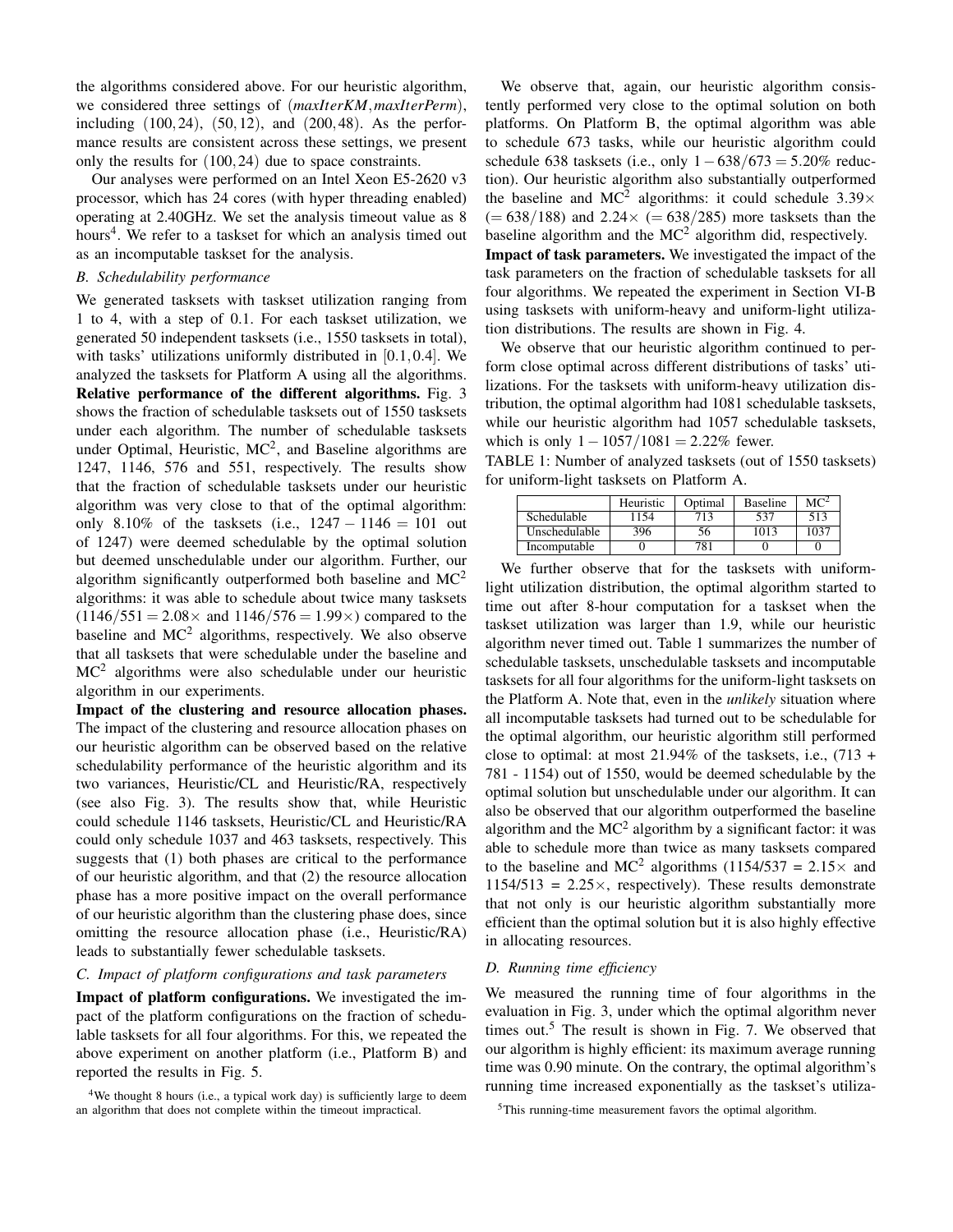

tion increased, and its maximum average running time was 35.75 minutes, i.e.,  $35.75/0.90 = 39.72 \times$  slower than ours.

#### VII. EXPERIMENTAL PERFORMANCE EVALUATION

To demonstrate the utility of CaM and to validate its performance experimentally, we ran a set of PARSEC benchmarks with real-time parameters in our experimental platform (described in Section III). We used the task mapping and allocation configuration computed by our heuristic allocation algorithm (Heuristic). For comparison, we also ran the same taskset with the task mapping and allocation configurations computed by two other settings: the optimal algorithm (Optimal) on our prototype; and and a baseline (vanilla) that uses first-fit binpacking algorithm to pack tasks onto cores in LITMUS*RT* (without cache or memory bandwidth management support). Workload. We first converted the PARSEC benchmarks into LITMUS*RT* -compatible real-time tasks. We then randomly generated real-time tasks whose utilizations are uniformly distributed in [0.1, 0.4] until we obtained a taskset with reference utilization of 2.0. We also used one *cache-bomb* (which was used in Section III) as a background task.

Experiment. Under the heuristic and optimal settings, we reserved one core, two cache partitions and one BW partition for the background task, and we computed the system configuration for the real-time tasks with the rest of resources. Under the vanilla setting, we reserved one core for the background task but we did not control cache or bandwidth resources. We ran the taskset for 2 minutes for each setting and used the feather-trace [3] to collect the response time of real-time jobs. Results. Fig. 7 shows the Cumulative Distribution Function (CDF) plot of the normalized response time of all real-time tasks' jobs under the three different settings. The normalized response time of a job is the ratio of its observed response time to its relative deadline. In Fig. 7, the vertical blue line (marked as Deadline) shows the time when the normalized response time is 1. The data points that fall to the right of this line correspond to the jobs that missed their deadlines.

We observe that all jobs met their deadlines under the heuristic setting. In addition, the response times of jobs when using the heuristic algorithm were near to the values obtained under the optimal setting. In contrast, not all jobs met their deadlines under the vanilla setting, and some jobs experienced unreasonably long response time (multiple times the deadline). The results validate that CaM can effectively manage cache and memory shared resources to reduce interference and improve the timing performance on real multicore platforms.

#### VIII. CONCLUSION

We have presented a resource allocation strategy for real-time multicore systems that considers CPU resource demand of a task and the allocation of cache and memory bandwidth resources in a holistic manner. Our strategy integrates existing cache partitioning and memory bandwidth regulation mechanisms to enable the co-allocation of both resources. Through insights from our empirical evaluation of real workloads on real hardware, we designed an effective and efficient algorithm that exploits the interdependence relationship between the cache and BW resources and the tasks' WCETs in its allocation. We have shown through extensive evaluations that our strategy can effectively reduce interference, and that it offers near optimal schedulability performance while being highly efficient.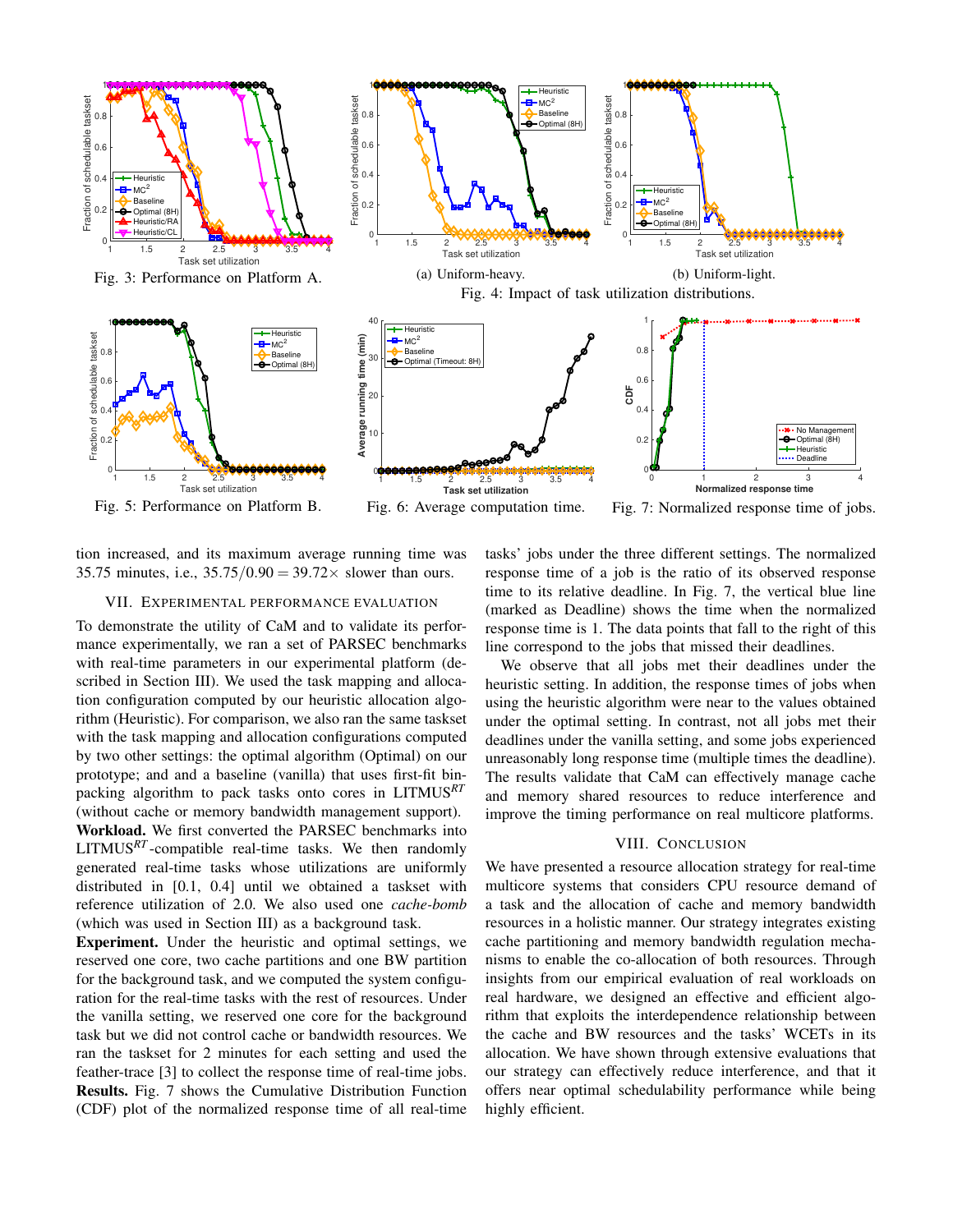#### ACKNOWLEDGEMENT

This research was supported in part by ONR N00014- 16-1-2195, NSF CNS 1703936, CNS 1563873 and CNS 1750158, and the Defense Advanced Research Projects Agency (DARPA) under Contract No. HR0011-16-C-0056 and HR0011-17-C-0047.

#### **REFERENCES**

- [1] MSR-tools. https://01.org/msr-tools. Accessed: 2016-02-01.
- [2] PrimeCell level 2 cache controller (PL310) technical reference manual. http://infocenter.arm.com/help/index.jsp?topic=/com.arm.doc. ddi0246c/index.html. Accessed: 2015-03-29. [3] Tracing with LITMUS*RT* . http://www.cs.unc.edu/∼anderson/litmus-rt/
- doc/tracing.html. Accessed: 2015-10-15.
- [4] User space software for Intel(R) Resource Director Technology. https: //github.com/intel/intel-cmt-cat. Accessed: 2017-01-10.
- [5] x86: Intel Cache Allocation Technology support. http://lwn.net/Articles/ 622893/. Accessed: 2015-01-09.
- [6] A. Agrawal, G. Fohler, J. Freitag, J. Nowotsch, S. Uhrig, and M. Paulitsch. Contention-Aware Dynamic Memory Bandwidth Isolation with Predictability in COTS Multicores: An Avionics Case Study. In *ECRTS*, 2017.
- [7] B. N. Alahmad and S. Gopalakrishnan. Energy efficient task partitioning and real-time scheduling on heterogeneous multiprocessor platforms with qos requirements. *Sustainable Computing: Informatics and Systems*, 1(4):314 – 328, 2011.
- [8] S. Altmeyer, R. I. Davis, and C. Maiza. Cache related pre-emption delay aware response time analysis for fixed priority pre-emptive systems. In *RTSS*, 2011.
- [9] M. A. Awan, K. Bletsas, P. F. Souto, B. Akesson, and E. Tovar. Mixed-Criticality Scheduling with Dynamic Redistribution of Shared Cache. In *ECRTS 2017*, 2017.
- [10] S. Baruah. Partitioned edf scheduling: A closer look. *Real-Time Syst.*, 49(6):715–729, Nov. 2013.
- [11] C. Bienia, S. Kumar, J. P. Singh, and K. Li. The PARSEC benchmark suite: Characterization and architectural implications. In *PACT*, 2008.
- [12] R. Bitirgen, E. Ipek, and J. F. Martinez. Coordinated management of multiple interacting resources in chip multiprocessors: A machine learning approach. In *MICRO*, 2008.
- [13] Björn B. Brandenburg. Scheduling and Locking in Multiprocessor Real-*Time Operating Systems*. PhD thesis, The University of North Carolina at Chapel Hill, 2011.
- [14] R. J. Bril, S. Altmeyer, M. M. Heuvel, R. I. Davis, and M. Behnam. Fixed priority scheduling with pre-emption thresholds and cache-related pre-emption delays: Integrated analysis and evaluation. *Real-Time Syst.*, 53(4):403–466, July 2017.
- [15] A. Burchard, J. Liebeherr, Y. Oh, and S. H. Son. New strategies for assigning real-time tasks to multiprocessor systems. *IEEE Transactions on Computers*, 44(12):1429–1442, Dec 1995.
- [16] J. M. Calandrino, H. Leontyev, A. Block, U. C. Devi, and J. H. Anderson. LITMUS*RT* : A Testbed for Empirically Comparing Real-Time Multiprocessor Schedulers. In *RTSS*, 2006.
- [17] M. Chisholm, W. Bryan C, N. Kim, and J. H. Anderson. Cache sharing and isolation tradeoffs in multicore mixed-criticality systems. In *RTSS*, 2015.
- [18] D. Dasari, V. Nelis, and B. Akesson. A framework for memory contention analysis in multi-core platforms. *Real-Time Syst.*, 52(3):272– 322, May 2016.
- [19] R. I. Davis, S. Altmeyer, and J. Reineke. Analysis of write-back caches under fixed-priority preemptive and non-preemptive scheduling. In *RTNS*, pages 309–318, New York, NY, USA, 2016. ACM.
- [20] S. K. Dhall and C. L. Liu. On a real-time scheduling problem. *Oper. Res.*, 26(1):127–140, Feb. 1978.
- [21] L. Funaro, O. A. Ben-Yehuda, and A. Schuster. Ginseng: Market-driven llc allocation. In *USENIX ATC*, 2016.
- [22] N. Guan, M. Stigge, W. Yi, and G. Yu. Cache-aware scheduling and analysis for multicores. In *EMSOFT*, 2009.
- [23] D. Guo and R. Pellizzoni. A requests bundling dram controller for mixed-criticality systems. In *RTAS*, 2017.
- [24] M. Hassan, H. Patel, and R. Pellizzoni. A framework for scheduling dram memory accesses for multi-core mixed-time critical systems. In *RTAS*, 2015.
- [25] M. Hassan, H. Patel, and R. Pellizzoni. PMC: A requirement-aware dram controller for multicore mixed criticality systems. *ACM Trans. Embed. Comput. Syst.*, 16(4):100:1–100:28, May 2017.
- [26] X. Jin, H. Chen, X. Wang, Z. Wang, X. Wen, Y. Luo, and X. Li. A simple cache partitioning approach in a virtualized environment. In *ISPA*, 2009.
- [27] H. Kim, D. De Niz, B. Andersson, M. Klein, O. Mutlu, and R. Rajkumar. Bounding memory interference delay in cots-based multi-core systems. In *RTAS*, 2014.
- [28] H. Kim and R. R. Rajkumar. Real-time cache management for multicore virtualization. In *EMSOFT*, 2016.
- [29] H. Kim, S. Wang, and R. Rajkumar. Responsive and enforced interrupt handling for real-time system virtualization. In *RTCSA*, Aug 2015.
- [30] N. Kim, M. Chisholm, N. Otterness, J. H. Anderson, and F. D. Smith. Allowing shared libraries while supporting hardware isolation in multicore real-time systems. In *RTAS*, 2017.
- [31] N. Kim, B. C. Ward, M. Chisholm, C.-Y. F., J. H. A., and F. D. Smith. Attacking the one-out-of-m multicore problem by combining hardware management with mixed-criticality provisioning. In *RTAS*, 2016.
- [32] B. Li, L. Zhao, R. Iyer, L.-S. Peh, M. Leddige, M. Espig, S. E. Lee, and D. Newell. Coqos: Coordinating qos-aware shared resources in nocbased socs. *Journal of Parallel and Distributed Computing*, 71(5):700 – 713, 2011.
- [33] Y. Li, B. Akesson, and K. Goossens. Architecture and analysis of a dynamically-scheduled real-time memory controller. *Real-Time Syst.*, 52(5):675–729, Sept. 2016.
- [34] C. L. Liu and J. W. Layland. Scheduling algorithms for multiprogramming in a hard-real-time environment. *J. ACM*, 20(1):46–61, Jan. 1973.
- [35] L. Liu, Y. Li, Z. Cui, Y. Bao, M. Chen, and C. Wu. Going vertical in memory management: Handling multiplicity by multi-policy. In *ISCA*, 2014.
- [36] S. P. Lloyd. Least squares quantization in pcm. *IEEE Transactions on Information Theory*, 28(2):129–137, 1982.
- [37] D. Lo, L. Cheng, R. Govindaraju, P. Ranganathan, and C. Kozyrakis. Heracles: Improving resource efficiency at scale. In *ISCA*, 2015.
- [38] J. Ma, X. Sui, N. Sun, Y. Li, Z. Yu, B. Huang, T. Xu, Z. Yao, Y. Chen, H. Wang, L. Zhang, and Y. Bao. Supporting differentiated services in computers via programmable architecture for resourcing-on-demand (PARD). In *ASPLOS*, 2015.
- [39] R. Mancuso, R. Dudko, E. Betti, M. Cesati, M. Caccamo, and R. Pellizzoni. Real-time cache management framework for multi-core architectures. In *RTAS*, 2013.
- [40] R. Mancuso, R. Pellizzoni, N. Tokcan, and M. Caccamo. WCET Derivation under Single Core Equivalence with Explicit Memory Budget Assignment. In *ECRTS*, 2017.
- [41] A. Melani, M. Bertogna, V. Bonifaci, A. Marchetti-Spaccamela, and G. Buttazzo. Memory-processor co-scheduling in fixed priority systems. In *RTNS*, New York, NY, USA, 2015. ACM.
- [42] F. Mueller. Compiler support for software-based cache partitioning. In *LCTES*, 1995.
- [43] J. Nowotsch, M. Paulitsch, D. Bühler, H. Theiling, S. Wegener, and M. Schmidt. Multi-core interference-sensitive wcet analysis leveraging runtime resource capacity enforcement. In *ECRTS*, 2014.
- [44] Y. Oh and S. H. Son. Allocating fixed-priority periodic tasks on multiprocessor systems. *Real-Time Syst.*, 9(3):207–239, nov 1995.
- [45] S. A. Panchamukhi and F. Mueller. Providing task isolation via tlb coloring. In *RTAS*, April 2015.
- [46] P. Patel, M. Vanga, and B. B. Brandenburg. Timershield: Protecting highpriority tasks from low-priority timer interference (outstanding paper). In *RTAS*, April 2017.
- [47] R. Pellizzoni, E. Betti, S. Bak, G. Yao, J. Criswell, M. Caccamo, and R. Kegley. A predictable execution model for cots-based embedded systems. In *RTAS*, Washington, DC, USA, 2011. IEEE Computer Society.
- [48] R. Pellizzoni and H. Yun. Memory servers for multicore systems. In *RTAS*, 2016.
- [49] L. T. X. Phan, M. Xu, J. Lee, I. Lee, and O. Sokolsky. Overhead-aware compositional analysis of real-time systems. In *RTAS*, April 2013.
- [50] S. Schliecker and R. Ernst. Real-time performance analysis of multiprocessor systems with shared memory. *ACM Trans. Embed. Comput. Syst.*, 10(2):22:1–22:27, Jan. 2011.
- [51] A. Schranzhofer, J.-J. Chen, and L. Thiele. Timing analysis for TDMA arbitration in resource sharing systems. In *RTAS*, 2010.
- [52] A. Schranzhofer, R. Pellizzoni, J.-J. Chen, L. Thiele, and M. Caccamo.